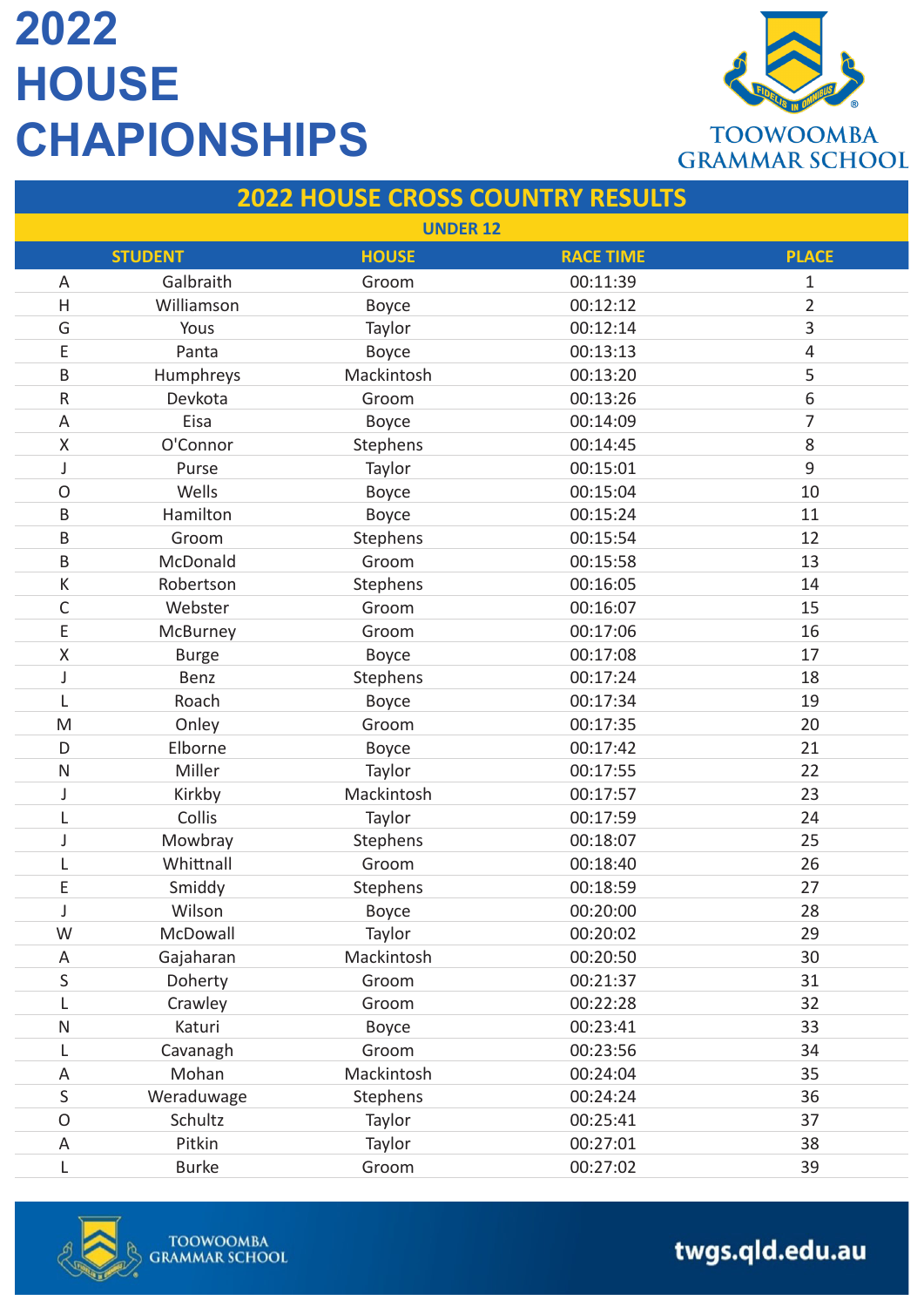

### **2022 HOUSE CROSS COUNTRY RESULTS**

|                                                                                       |                   | <b>UNDER 13</b> |                  |                         |
|---------------------------------------------------------------------------------------|-------------------|-----------------|------------------|-------------------------|
|                                                                                       | <b>STUDENT</b>    | <b>HOUSE</b>    | <b>RACE TIME</b> | <b>PLACE</b>            |
| Χ                                                                                     | Davey             | Stephens        | 00:11:33         | 1                       |
| M                                                                                     | Wilkes            | <b>Boyce</b>    | 00:11:35         | $\overline{2}$          |
| $\mathsf R$                                                                           | Talbot            | Groom           | 00:12:00         | 3                       |
| ${\sf R}$                                                                             | Gray              | Stephens        | 00:12:20         | $\overline{\mathbf{4}}$ |
| F                                                                                     | Moriarty          | Mackintosh      | 00:12:28         | 5                       |
| W                                                                                     | <b>Browett</b>    | Taylor          | 00:12:52         | 6                       |
| ${\sf R}$                                                                             | <b>Bronkhurst</b> | Mackintosh      | 00:12:57         | 7                       |
| D                                                                                     | Cameron           | Groom           | 00:13:04         | 8                       |
| $\mathsf{N}$                                                                          | Grob              | Mackintosh      | 00:13:15         | $\mathsf g$             |
| Τ                                                                                     | Penberthy         | Taylor          | 00:13:17         | 10                      |
| M                                                                                     | <b>Barwick</b>    | Taylor          | 00:13:24         | 11                      |
| Τ                                                                                     | Khan              | Boyce           | 00:13:28         | 12                      |
| J                                                                                     | Rawlings          | Mackintosh      | 00:13:35         | 13                      |
| J                                                                                     | Woodhead          | Groom           | 00:13:39         | 14                      |
| B                                                                                     | Stirling          | Mackintosh      | 00:13:51         | 15                      |
| $\mathsf C$                                                                           | Cook              | Mackintosh      | 00:13:55         | 16                      |
| A                                                                                     | Vanzella          | Stephens        | 00:13:57         | 17                      |
| $\mathsf C$                                                                           | Campbell          | Boyce           | 00:14:01         | 18                      |
| J                                                                                     | Fagan             | Groom           | 00:14:03         | 19                      |
| A                                                                                     | Gray              | Stephens        | 00:14:39         | 20                      |
| $\mathsf{C}$                                                                          | Moore             | Mackintosh      | 00:14:41         | 21                      |
| M                                                                                     | Kelly             | Mackintosh      | 00:14:44         | 22                      |
| B                                                                                     | Schultz           | Taylor          | 00:14:47         | 23                      |
| $\overline{\mathsf{H}}$                                                               | Ehrlich           | Groom           | 00:14:48         | 24                      |
| G                                                                                     | <b>Bate</b>       | Groom           | 00:14:50         | 25                      |
| J                                                                                     | Pringle           | Groom           | 00:14:57         | 26                      |
| D                                                                                     | Muckert           | Taylor          | 00:15:17         | 27                      |
| $\overline{H}$                                                                        | Roger             | Mackintosh      | 00:15:22         | 28                      |
| Н                                                                                     | Carroll           | Stephens        | 00:15:26         | 29                      |
| G                                                                                     | Tighe             | Stephens        | 00:15:29         | 30                      |
| G                                                                                     | Anderson          | Boyce           | 00:15:31         | 31                      |
| $\sf B$                                                                               | Pritchard         | Mackintosh      | 00:15:33         | 32                      |
| L                                                                                     | Anderson          | Taylor          | 00:15:35         | 33                      |
| $\sf S$                                                                               | Muenster          | Mackintosh      | 00:15:42         | 34                      |
| A                                                                                     | Kues-Sales        | Taylor          | 00:15:46         | 35                      |
| Ζ                                                                                     | Smith             | <b>Boyce</b>    | 00:16:00         | 36                      |
| $\sf S$                                                                               | Schwennesen       | Stephens        | 00:16:02         | 37                      |
| J                                                                                     | Moloney           | Taylor          | 00:16:10         | 38                      |
| $\mathsf{M}% _{T}=\mathsf{M}_{T}\!\left( a,b\right) ,\ \mathsf{M}_{T}=\mathsf{M}_{T}$ | Saleh             | Taylor          | 00:16:12         | 39                      |
| J                                                                                     | <b>Brown</b>      | Mackintosh      | 00:16:13         | 40                      |

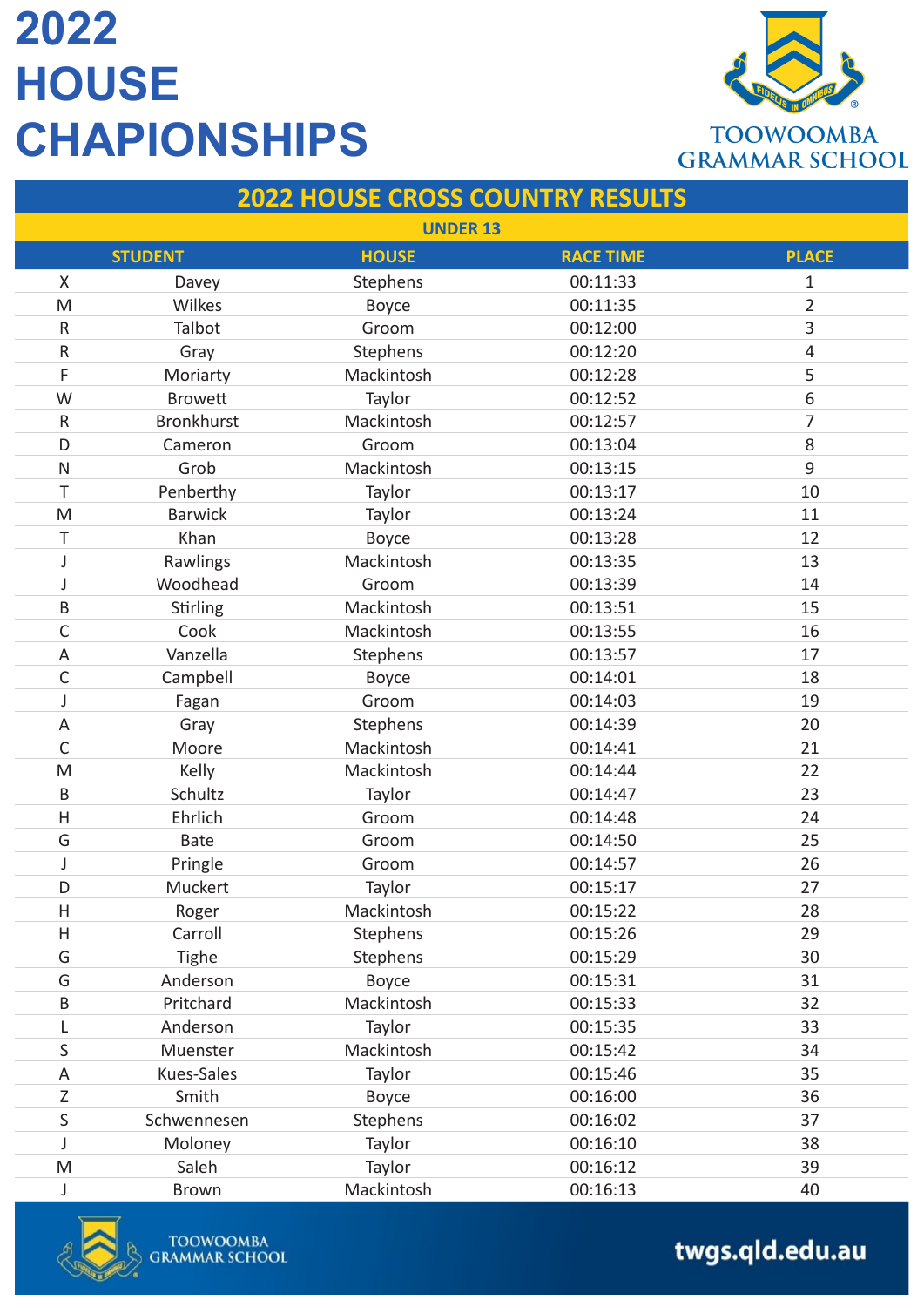

### **2022 HOUSE CROSS COUNTRY RESULTS**

|                           |                  | <b>UNDER 13</b> |                  |              |
|---------------------------|------------------|-----------------|------------------|--------------|
|                           | <b>STUDENT</b>   | <b>HOUSE</b>    | <b>RACE TIME</b> | <b>PLACE</b> |
| Α                         | Henry            | <b>Boyce</b>    | 00:16:19         | 41           |
| G                         | Paton            | Stephens        | 00:16:22         | 42           |
| B                         | Kodituwakku      | <b>Boyce</b>    | 00:16:24         | 43           |
| $\mathsf{H}$              | Healey           | <b>Boyce</b>    | 00:17:01         | 44           |
| $\sf B$                   | Henderson        | Groom           | 00:17:11         | 45           |
| $\mathsf A$               | Young            | Mackintosh      | 00:17:13         | 46           |
| $\mathsf O$               | <b>Blades</b>    | Taylor          | 00:17:15         | 47           |
| H                         | Elmes            | Groom           | 00:17:16         | 48           |
| A                         | Murphy           | Mackintosh      | 00:17:18         | 49           |
| A                         | Rowe             | Groom           | 00:17:19         | 50           |
| J                         | Lane             | Boyce           | 00:17:21         | 51           |
| T                         | Grills           | Boyce           | 00:17:22         | 52           |
| J                         | Pradeep          | Mackintosh      | 00:17:25         | 53           |
| M                         | Payne            | <b>Boyce</b>    | 00:17:26         | 54           |
| D                         | Coleborn         | Mackintosh      | 00:17:28         | 55           |
| E                         | Thomas           | Stephens        | 00:17:29         | 56           |
| $\mathsf{H}$              | Finlay           | Stephens        | 00:17:38         | 57           |
| $\mathsf C$               | <b>Mears</b>     | Mackintosh      | 00:17:40         | 58           |
| Τ                         | Morgenstern      | Mackintosh      | 00:17:43         | 59           |
| D                         | Seaby            | Stephens        | 00:17:58         | 60           |
| J                         | Jellicoe         | <b>Boyce</b>    | 00:18:23         | 61           |
| A                         | Kumar            | Mackintosh      | 00:18:31         | 62           |
| L                         | Southern         | Boyce           | 00:18:38         | 63           |
| F                         | <b>Brady</b>     | Stephens        | 00:18:41         | 64           |
| M                         | Kirkman          | Taylor          | 00:18:44         | 65           |
| $\mathsf{N}$              | Manamperi        | <b>Boyce</b>    | 00:18:55         | 66           |
| J                         | Armstrong        | Taylor          | 00:20:00         | 67           |
| H                         | <b>Ballinger</b> | Boyce           | 00:20:01         | 68           |
| S                         | Applebee         | Mackintosh      | 00:20:02         | 69           |
| G                         | Sandhu           | Taylor          | 00:20:06         | 70           |
| J                         | Logan            | Boyce           | 00:20:07         | 71           |
| B                         | Coulter          | <b>Boyce</b>    | 00:21:06         | 72           |
| Η                         | Ryan             | Groom           | 00:21:29         | 73           |
| $\boldsymbol{\mathsf{H}}$ | Croft            | Taylor          | 00:21:33         | 74           |
| J                         | Duggan           | Mackintosh      | 00:21:34         | 75           |
| L                         | Collins          | Groom           | 00:21:35         | 76           |
| Ε                         | Fryer            | Taylor          | 00:21:36         | 77           |
| $\mathsf C$               | Smith            | Taylor          | 00:21:36         | 78           |
| ${\sf N}$                 | Richter          | Stephens        | 00:21:37         | 79           |
| $\boldsymbol{\mathsf{H}}$ | Ferriday         | Mackintosh      | 00:21:43         | 80           |

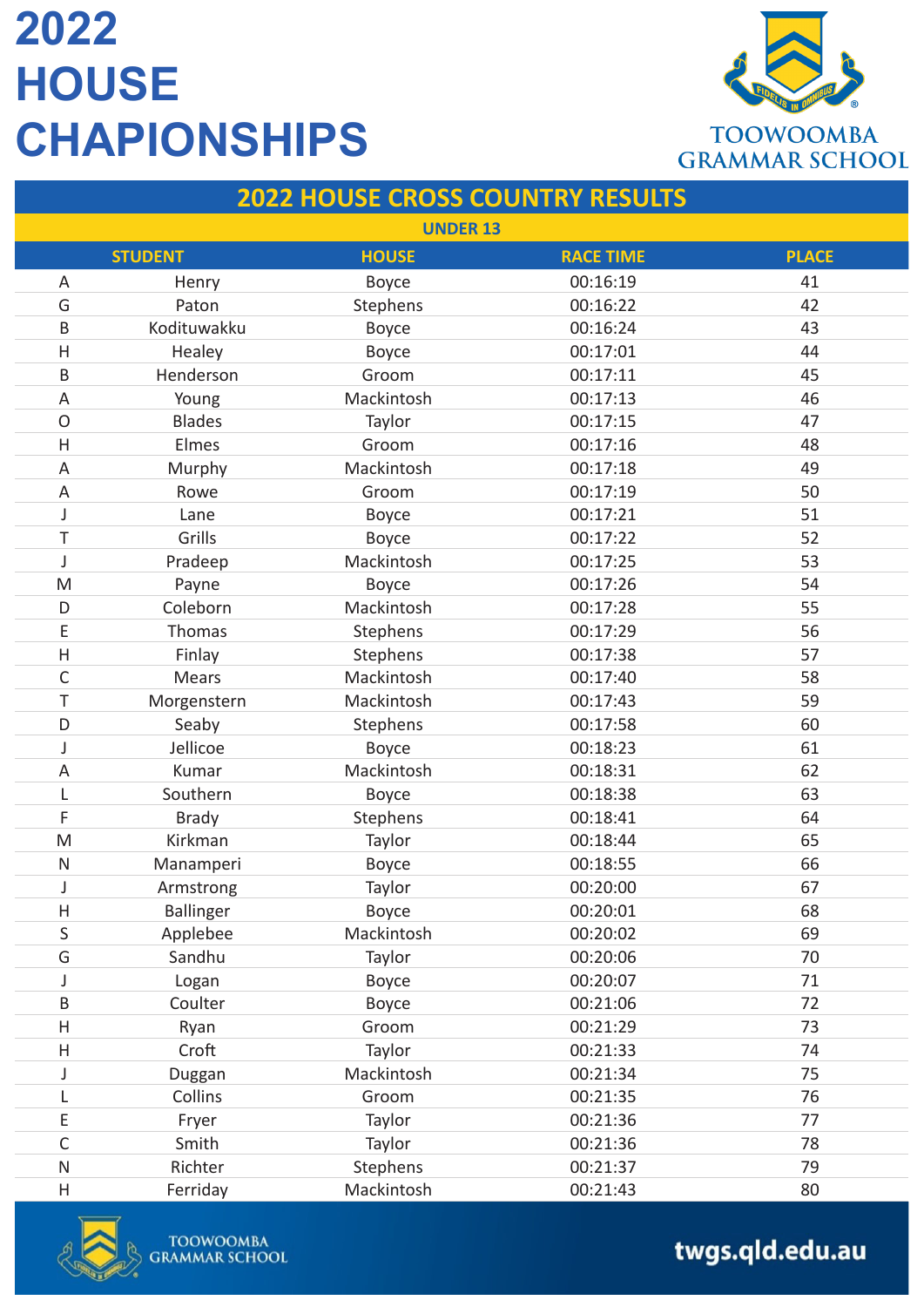

#### **2022 HOUSE CROSS COUNTRY RESULTS**

|                         | <b>UNDER 13</b> |              |                  |              |  |
|-------------------------|-----------------|--------------|------------------|--------------|--|
|                         | <b>STUDENT</b>  | <b>HOUSE</b> | <b>RACE TIME</b> | <b>PLACE</b> |  |
| L                       | McDonald        | Groom        | 00:21:52         | 81           |  |
| $\overline{H}$          | Palmer          | Boyce        | 00:21:58         | 82           |  |
| T                       | Pimm            | Stephens     | 00:22:29         | 83           |  |
| ${\sf R}$               | Allan           | Taylor       | 00:22:33         | 84           |  |
| E                       | Grant           | Stephens     | 00:23:40         | 85           |  |
| Τ                       | Sturgeon        | Mackintosh   | 00:23:43         | 86           |  |
| C                       | Franey          | Mackintosh   | 00:23:44         | 87           |  |
| C                       | Heathwood       | Mackintosh   | 00:23:46         | 88           |  |
| J                       | Knudsen         | <b>Boyce</b> | 00:23:48         | 89           |  |
| B                       | Constable       | Taylor       | 00:23:52         | 90           |  |
| L                       | Whittaker       | Taylor       | 00:23:54         | 91           |  |
| $\mathsf{C}$            | <b>Bracken</b>  | Boyce        | 00:23:55         | 92           |  |
| $\overline{\mathsf{H}}$ | Allen           | Stephens     | 00:24:27         | 93           |  |
| B                       | Ploetz          | Boyce        | 00:24:30         | 94           |  |
| A                       | Chadwick        | Stephens     | 00:24:35         | 95           |  |
| W                       | Sullivan        | Boyce        | 00:24:56         | 96           |  |
| A                       | Shahbaz         | Mackintosh   | 00:25:23         | 97           |  |
|                         | Whitcombe       | Mackintosh   | 00:25:45         | 98           |  |
| $\overline{O}$          | Bell            | <b>Boyce</b> | 00:25:51         | 99           |  |
| W                       | Griffith        | <b>Boyce</b> | 00:25:57         | 100          |  |
| A                       | Reedy           | Mackintosh   | 00:26:11         | 101          |  |
| $\overline{H}$          | Ali             | <b>Boyce</b> | 00:26:35         | 102          |  |

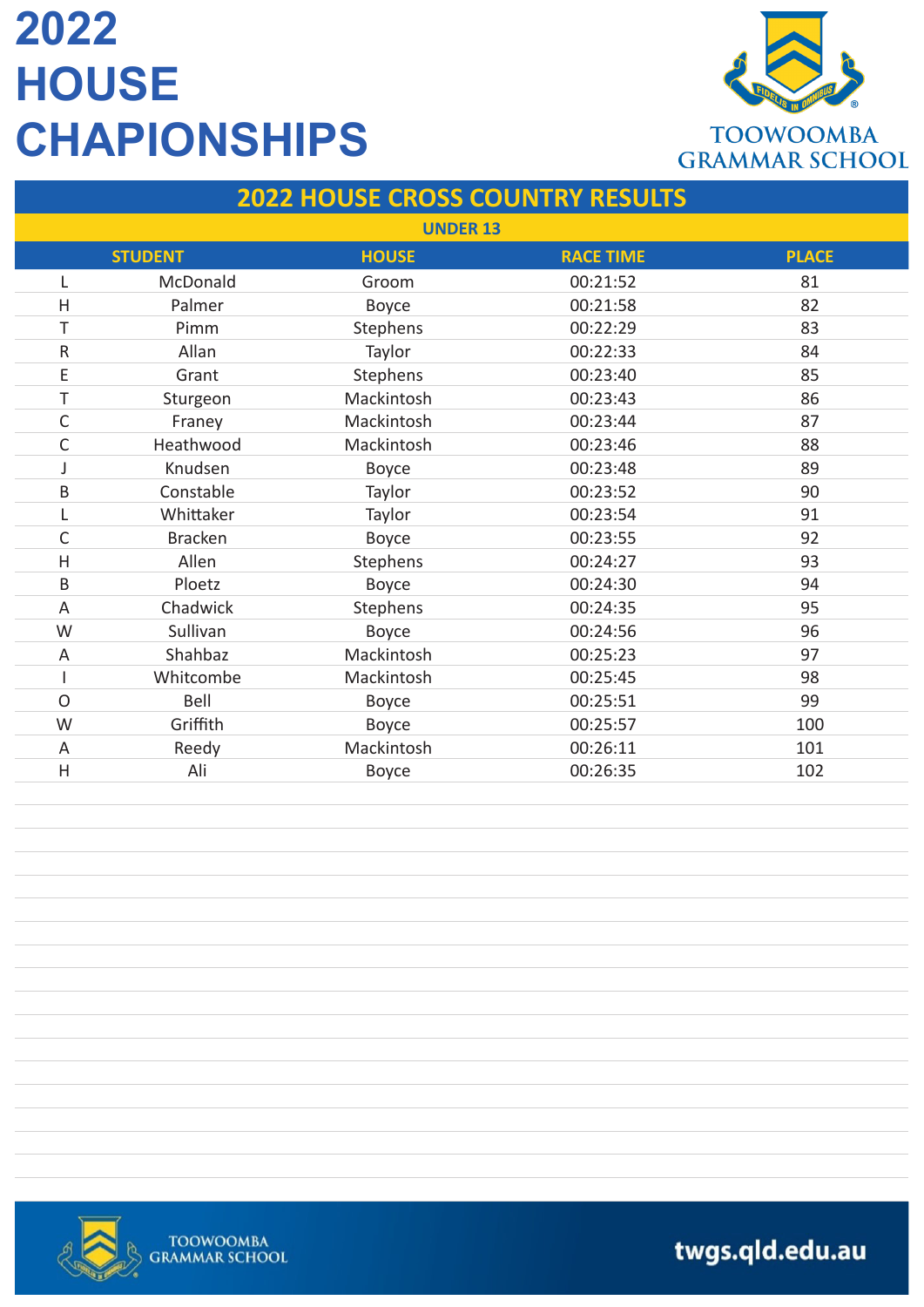

#### **2022 HOUSE CROSS COUNTRY RESULTS**

| <b>UNDER 14</b>           |                       |              |                  |                |
|---------------------------|-----------------------|--------------|------------------|----------------|
|                           | <b>STUDENT</b>        | <b>HOUSE</b> | <b>RACE TIME</b> | <b>PLACE</b>   |
| Τ                         | Hammond               | Mackintosh   | 00:11:38         | $\mathbf{1}$   |
| J                         | Johnston              | Mackintosh   | 00:11:41         | $\overline{2}$ |
| D                         | Knox                  | Groom        | 00:11:48         | 3              |
| J                         | Gobbert               | Stephens     | 00:11:52         | 4              |
| R                         | <b>Black</b>          | Boyce        | 00:12:14         | 5              |
| H                         | Humphreys             | Mackintosh   | 00:12:17         | 6              |
| ${\sf R}$                 | Webster               | Groom        | 00:12:19         | 7              |
| C                         | Leslie                | Taylor       | 00:12:22         | 8              |
| F                         | Waring                | Groom        | 00:12:34         | 9              |
| J                         | Griffith              | <b>Boyce</b> | 00:12:41         | 10             |
| $\mathsf{H}$              | Rogers                | Taylor       | 00:12:44         | 11             |
| Τ                         | Gaffney               | Mackintosh   | 00:13:43         | 12             |
| A                         | Wall                  | Groom        | 00:13:49         | 13             |
| C                         | Newell                | Stephens     | 00:13:52         | 14             |
| J                         | <b>Barwick</b>        | Stephens     | 00:13:54         | 15             |
| $\mathsf A$               | Onley                 | Groom        | 00:14:02         | 16             |
| $\sf X$                   | De Ceuster            | Stephens     | 00:14:04         | 17             |
| $\mathsf C$               | Herden                | Taylor       | 00:14:04         | 18             |
| К                         | Hohn                  | Groom        | 00:14:08         | 19             |
| H                         | Mansfield             | <b>Boyce</b> | 00:14:12         | 20             |
| A                         | <b>Bracey</b>         | <b>Boyce</b> | 00:14:19         | 21             |
| H                         | Cavanagh              | Groom        | 00:14:20         | 22             |
| J                         | McMaster              | Stephens     | 00:14:31         | 23             |
| T                         | Jaquet                | Mackintosh   | 00:14:34         | 24             |
| G                         | Clifford              | Mackintosh   | 00:14:36         | 25             |
| J                         | Haynes                | Groom        | 00:14:41         | 26             |
| L                         | Haller                | Mackintosh   | 00:14:46         | 27             |
| B                         | McInnerney            | Mackintosh   | 00:15:12         | 28             |
| T                         | <b>McDonald Smith</b> | Mackintosh   | 00:15:14         | 29             |
| $\sf B$                   | Seaniger              | Stephens     | 00:15:17         | 30             |
| Τ                         | Croft                 | Taylor       | 00:15:37         | 31             |
| $\boldsymbol{\mathsf{H}}$ | <b>Bunker</b>         | Taylor       | 00:15:39         | 32             |
| L                         | Horncy                | Mackintosh   | 00:15:41         | 33             |
| J                         | Walker                | Groom        | 00:15:50         | 34             |
| X                         | Thompson              | Taylor       | 00:15:55         | 35             |
| M                         | Ridgway               | Taylor       | 00:15:56         | 36             |
| $\mathsf C$               | Head                  | <b>Boyce</b> | 00:16:01         | 37             |
| Ζ                         | Latham                | Stephens     | 00:16:04         | 38             |
| S                         | Girle                 | Stephens     | 00:16:19         | 39             |
| A                         | Silver                | Boyce        | 00:16:55         | 40             |

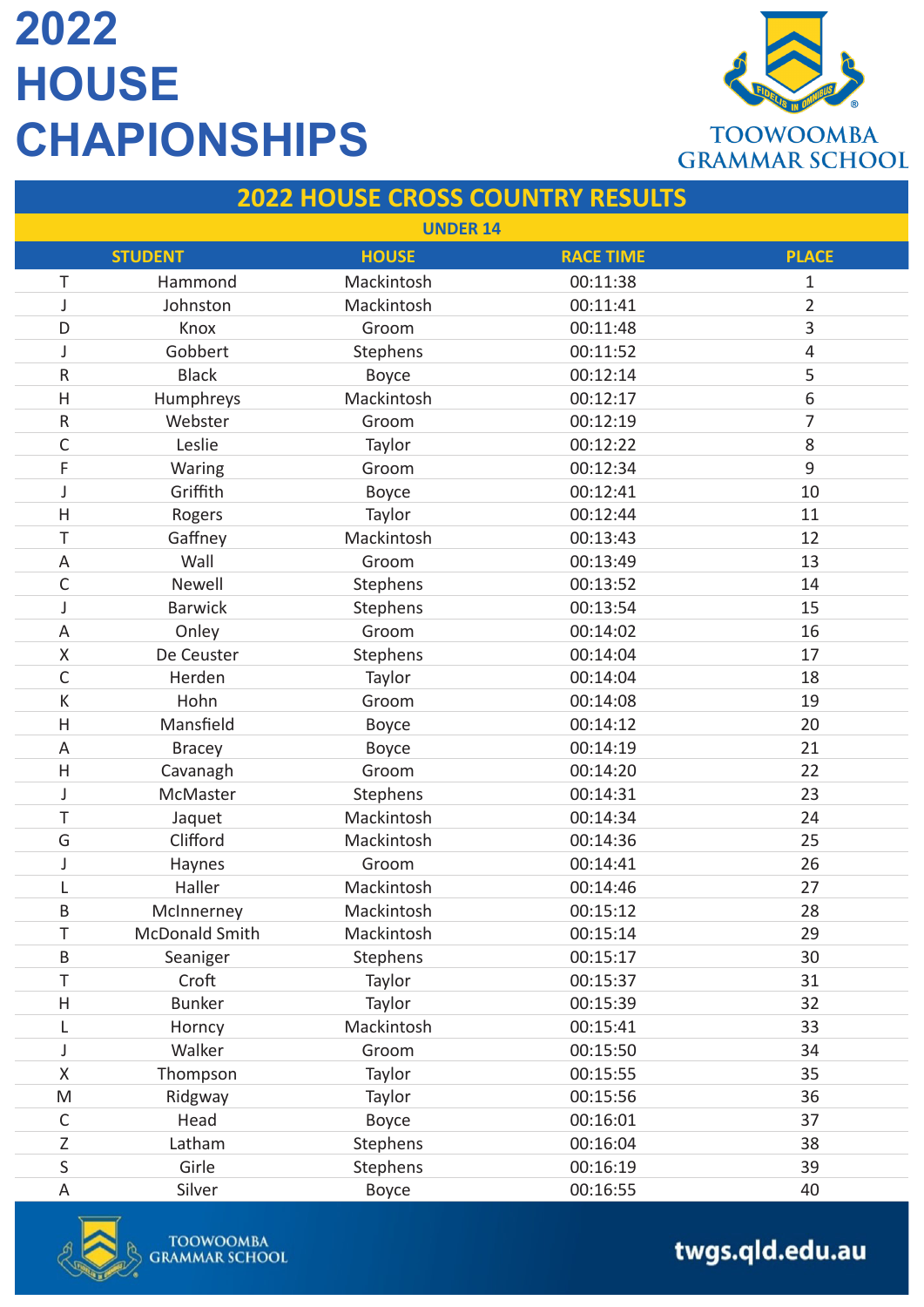

#### **2022 HOUSE CROSS COUNTRY RESULTS**

| <b>UNDER 14</b>           |                |              |                  |              |
|---------------------------|----------------|--------------|------------------|--------------|
|                           | <b>STUDENT</b> | <b>HOUSE</b> | <b>RACE TIME</b> | <b>PLACE</b> |
| H                         | Le Lievre      | Groom        | 00:16:58         | 41           |
| К                         | Seckler        | Groom        | 00:17:00         | 42           |
| J                         | Heasley        | Groom        | 00:17:06         | 43           |
| $\mathsf H$               | Thurbin        | Groom        | 00:17:07         | 44           |
| $\sf S$                   | Graham         | Boyce        | 00:17:10         | 45           |
| T                         | Dampney        | Taylor       | 00:17:11         | 46           |
| A                         | Mandikiza      | Groom        | 00:17:14         | 47           |
| J                         | Green          | Groom        | 00:17:16         | 48           |
| P                         | O'Sullivan     | Boyce        | 00:17:20         | 49           |
| $\sf B$                   | Fielder        | Stephens     | 00:17:27         | 50           |
| H                         | <b>Brown</b>   | Taylor       | 00:17:33         | 51           |
| W                         | Perry          | <b>Boyce</b> | 00:17:38         | 52           |
| Τ                         | Yevdokimov     | Stephens     | 00:17:40         | 53           |
| $\mathsf C$               | Pimm           | Stephens     | 00:18:01         | 54           |
| $\mathsf C$               | <b>Brown</b>   | Stephens     | 00:18:04         | 55           |
| B                         | Currie         | Mackintosh   | 00:18:07         | 56           |
| $\mathsf O$               | Lethbridge     | Groom        | 00:18:11         | 57           |
| P                         | <b>Barac</b>   | Stephens     | 00:18:12         | 58           |
| T                         | Gordon         | Stephens     | 00:18:16         | 59           |
| $\mathsf C$               | Crawley        | Groom        | 00:18:18         | 60           |
| S                         | Taylor         | Mackintosh   | 00:18:29         | 61           |
| J                         | Haddin         | Taylor       | 00:18:33         | 62           |
| P                         | Singh          | Groom        | 00:18:58         | 63           |
| D                         | Wilson         | Taylor       | 00:19:01         | 64           |
| D                         | Latham         | Stephens     | 00:20:37         | 65           |
| $\mathsf A$               | Carlson        | Mackintosh   | 00:20:42         | 66           |
| M                         | Jacob          | <b>Boyce</b> | 00:20:46         | 67           |
| $\boldsymbol{\mathsf{H}}$ | Graham         | Taylor       | 00:20:47         | 68           |
| A                         | Chrisanthou    | Groom        | 00:20:50         | 69           |
| A                         | McCallum       | Taylor       | 00:20:52         | 70           |
| J                         | Lasker         | Groom        | 00:20:54         | 71           |
| ${\sf N}$                 | Sullivan       | Boyce        | 00:20:58         | 72           |
| $\mathsf C$               | McLean         | Boyce        | 00:21:00         | 73           |
| B                         | Neven          | Groom        | 00:21:01         | 74           |
| P                         | Hoare          | Taylor       | 00:21:04         | 75           |
| $\mathsf C$               | Phillips       | Stephens     | 00:21:05         | 76           |
| D                         | Reddan         | Stephens     | 00:21:08         | 77           |
| J                         | Forrest        | Stephens     | 00:21:09         | 78           |
| H                         | Ford           | Mackintosh   | 00:21:15         | 79           |
| G                         | Palmer         | Boyce        | 00:21:59         | 80           |

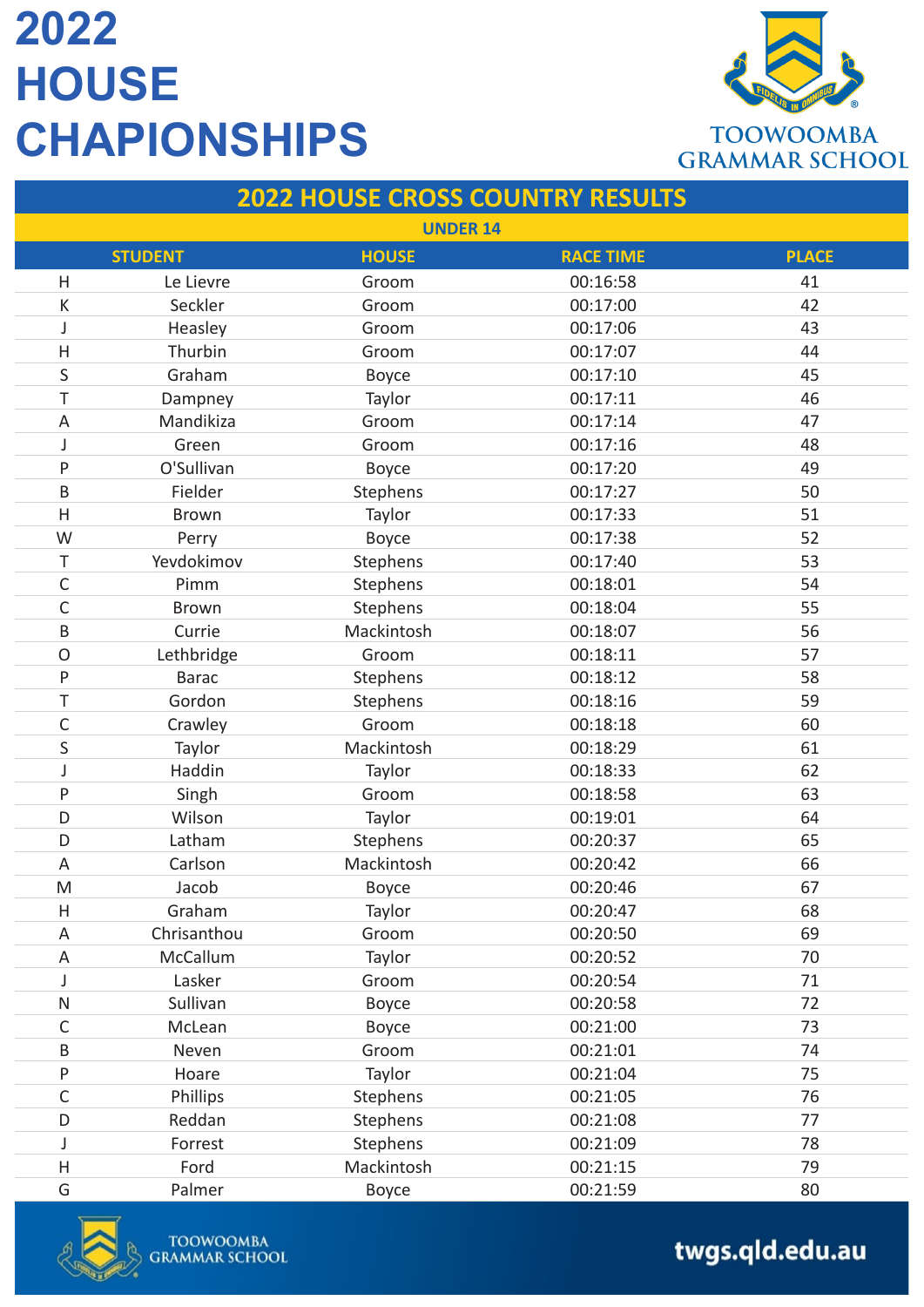

### **2022 HOUSE CROSS COUNTRY RESULTS**

| <b>UNDER 14</b> |                |              |                  |              |  |
|-----------------|----------------|--------------|------------------|--------------|--|
|                 | <b>STUDENT</b> | <b>HOUSE</b> | <b>RACE TIME</b> | <b>PLACE</b> |  |
| W               | Luscombe       | Groom        | 00:22:20         | 81           |  |
| B               | Coleman        | Stephens     | 00:22:25         | 82           |  |
|                 | Ecroyd         | Stephens     | 00:22:36         | 83           |  |
|                 | Radnedge       | Boyce        | 00:22:48         | 84           |  |
| Н               | Bland          | Stephens     | 00:23:01         | 85           |  |
| D               | Templeman      | Stephens     | 00:23:02         | 86           |  |
|                 | Cornford       | Mackintosh   | 00:23:18         | 87           |  |
| M               | Hatton         | Taylor       | 00:23:23         | 88           |  |
|                 | Brimblecombe   | Taylor       | 00:25:44         | 89           |  |

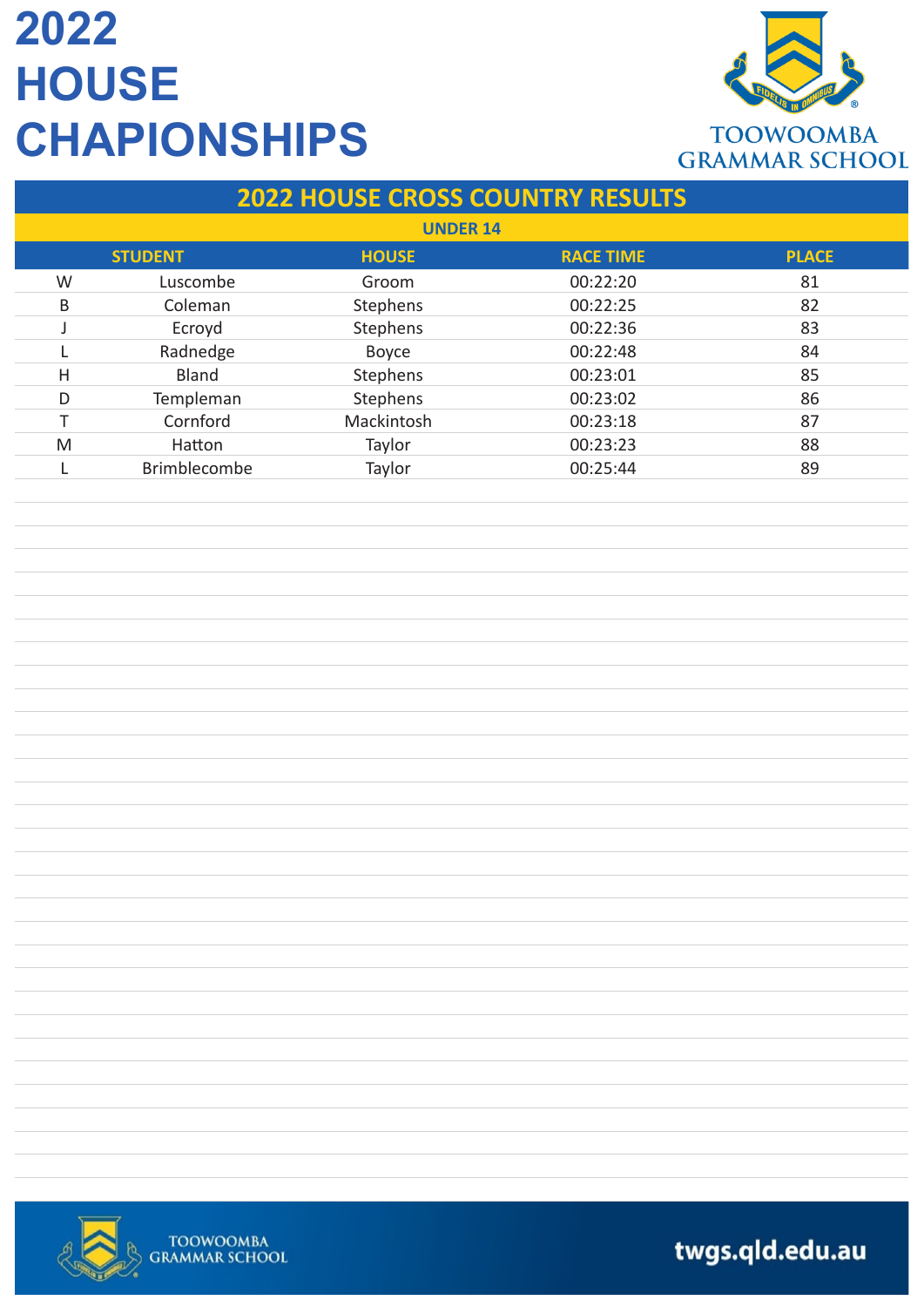

### **2022 HOUSE CROSS COUNTRY RESULTS**

| <b>UNDER 15</b> |                |              |                  |                |
|-----------------|----------------|--------------|------------------|----------------|
|                 | <b>STUDENT</b> | <b>HOUSE</b> | <b>RACE TIME</b> | <b>PLACE</b>   |
| W               | <b>Barnes</b>  | Stephens     | 00:11:11         | $\mathbf 1$    |
| L               | MacDonald      | Mackintosh   | 00:11:26         | $\overline{2}$ |
| M               | Williamson     | <b>Boyce</b> | 00:11:46         | 3              |
| F               | Sloss          | Groom        | 00:11:49         | $\overline{4}$ |
| J               | Smiddy         | Stephens     | 00:11:52         | 5              |
| B               | Mann           | Mackintosh   | 00:12:00         | 6              |
| Τ               | Harper         | <b>Boyce</b> | 00:12:14         | 7              |
| J               | <b>Brown</b>   | <b>Boyce</b> | 00:12:24         | 8              |
| D               | Fenwick-Blower | Groom        | 00:12:36         | $\mathsf 9$    |
| Χ               | Austin         | Groom        | 00:12:38         | 10             |
| F               | Parrington     | Stephens     | 00:12:41         | 11             |
| ${\sf R}$       | Williams       | Taylor       | 00:12:45         | 12             |
| J               | Dunlop         | Taylor       | 00:12:53         | 13             |
| J               | <b>Higgins</b> | Stephens     | 00:12:57         | 14             |
| J               | Cameron        | Groom        | 00:13:04         | 15             |
| G               | Randhawa       | Taylor       | 00:13:07         | 16             |
| $\circ$         | Dunk           | Mackintosh   | 00:13:18         | 17             |
| $\mathsf{H}$    | McDonald       | Mackintosh   | 00:13:20         | 18             |
| J               | Pike           | Mackintosh   | 00:13:22         | 19             |
| L               | <b>Bird</b>    | Stephens     | 00:13:24         | 20             |
| J               | Petersen       | Taylor       | 00:13:25         | 21             |
| Τ               | Sanson         | Groom        | 00:13:27         | 22             |
| J               | Roach          | Boyce        | 00:13:28         | 23             |
| $\mathsf C$     | Maurice        | Mackintosh   | 00:13:31         | 24             |
| H               | Donges         | Boyce        | 00:13:38         | 25             |
| H               | McMillan       | Mackintosh   | 00:13:46         | 26             |
| S               | Elms           | Taylor       | 00:13:53         | 27             |
| C               | Schutt         | Groom        | 00:14:02         | 28             |
| Η               | Curtis         | Mackintosh   | 00:14:15         | 29             |
| J               | Heffernan      | Groom        | 00:14:24         | 30             |
| J               | Smart          | Mackintosh   | 00:14:28         | 31             |
| J               | Murphy         | Boyce        | 00:14:44         | 32             |
| ${\sf R}$       | Lucht          | Groom        | 00:14:50         | 33             |
| G               | Tighe          | Stephens     | 00:14:52         | 34             |
| К               | Cumming        | Taylor       | 00:14:57         | 35             |
| J               | Wiggins        | Mackintosh   | 00:15:02         | 36             |
| G               | Bain           | Mackintosh   | 00:15:08         | 37             |
| J               | Richardson     | <b>Boyce</b> | 00:15:16         | 38             |
| E               | Mutsando       | Taylor       | 00:15:26         | 39             |
| Н               | McCollum       | Groom        | 00:15:27         | 40             |

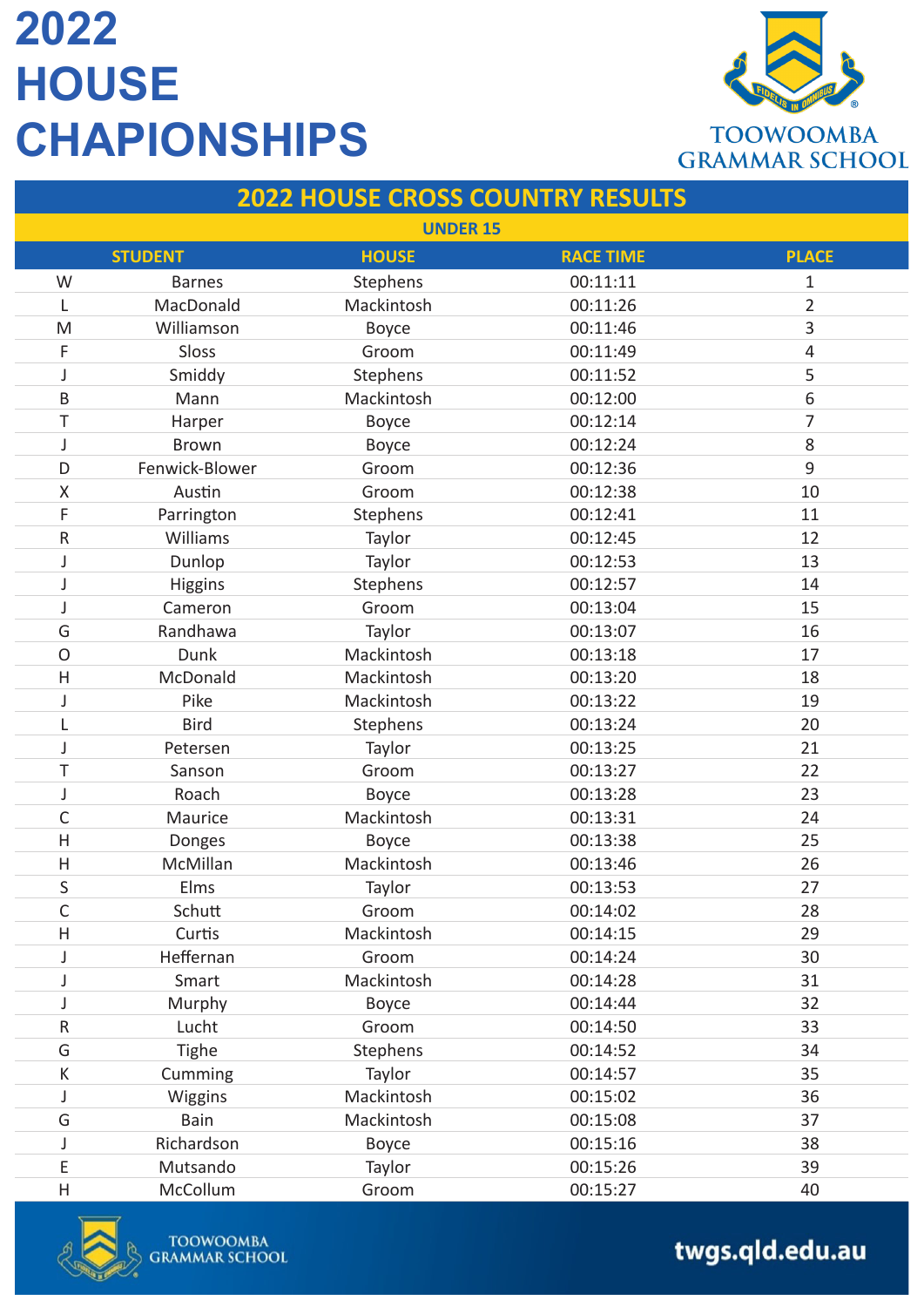

#### **2022 HOUSE CROSS COUNTRY RESULTS**

| <b>UNDER 15</b> |                 |              |                  |              |
|-----------------|-----------------|--------------|------------------|--------------|
|                 | <b>STUDENT</b>  | <b>HOUSE</b> | <b>RACE TIME</b> | <b>PLACE</b> |
| B               | Miller          | Groom        | 00:15:28         | 41           |
| D               | <b>Black</b>    | Boyce        | 00:15:39         | 42           |
| J               | Groom           | Stephens     | 00:15:44         | 43           |
| F               | Elborne         | Boyce        | 00:15:45         | 44           |
| F               | Coleborn        | Mackintosh   | 00:15:50         | 45           |
| T               | Thornton        | <b>Boyce</b> | 00:15:53         | 46           |
| A               | Denman          | Taylor       | 00:15:54         | 47           |
| Τ               | Saint           | Taylor       | 00:16:00         | 48           |
| S               | Gould           | Mackintosh   | 00:16:03         | 49           |
| $\mathsf{H}$    | <b>Barwick</b>  | Taylor       | 00:16:15         | 50           |
| E               | Webster         | Groom        | 00:16:18         | 51           |
| $\mathsf{H}$    | Grant           | Groom        | 00:16:20         | 52           |
| P               | Kelly           | Mackintosh   | 00:16:22         | 53           |
| B               | Roberts         | Boyce        | 00:16:45         | 54           |
| A               | Cook            | Mackintosh   | 00:16:53         | 55           |
| P               | Able            | Stephens     | 00:17:06         | 56           |
| M               | Grills          | Boyce        | 00:17:12         | 57           |
| D               | Goodwin         | Mackintosh   | 00:17:38         | 58           |
| A               | Biernoff        | Stephens     | 00:17:55         | 59           |
| T               | Hillman         | Stephens     | 00:17:58         | 60           |
| W               | Parry           | Stephens     | 00:18:01         | 61           |
| E               | Murfin-Chalmers | Stephens     | 00:18:10         | 62           |
| J               | Taylor          | Mackintosh   | 00:18:13         | 63           |
| J               | Moriarty        | Mackintosh   | 00:18:26         | 64           |
| Τ               | Peart           | Groom        | 00:18:28         | 65           |
| D               | Yapa            | Stephens     | 00:20:09         | 66           |
| H               | Drynan          | Taylor       | 00:20:11         | 67           |
| M               | <b>Buckley</b>  | Taylor       | 00:20:16         | 68           |
| Α               | Deignan         | Groom        | 00:20:19         | 69           |
| $\mathsf C$     | Tobin           | Groom        | 00:20:20         | 70           |
| M               | Knudsen         | Groom        | 00:20:22         | 71           |
| $\circ$         | Williams        | Taylor       | 00:20:24         | 72           |
| L               | Warry           | Boyce        | 00:20:25         | 73           |
| M               | Armstrong       | Taylor       | 00:20:27         | 74           |
| Η               | Thompson        | Stephens     | 00:20:28         | 75           |
| C               | Reardon         | Boyce        | 00:20:30         | 76           |
| D               | <b>Brazel</b>   | Stephens     | 00:20:31         | 77           |
| Τ               | Nimac           | Taylor       | 00:20:33         | 78           |
| D               | Larsen          | Groom        | 00:20:35         | 79           |
|                 | Drysdale        | Mackintosh   | 00:20:36         | 80           |

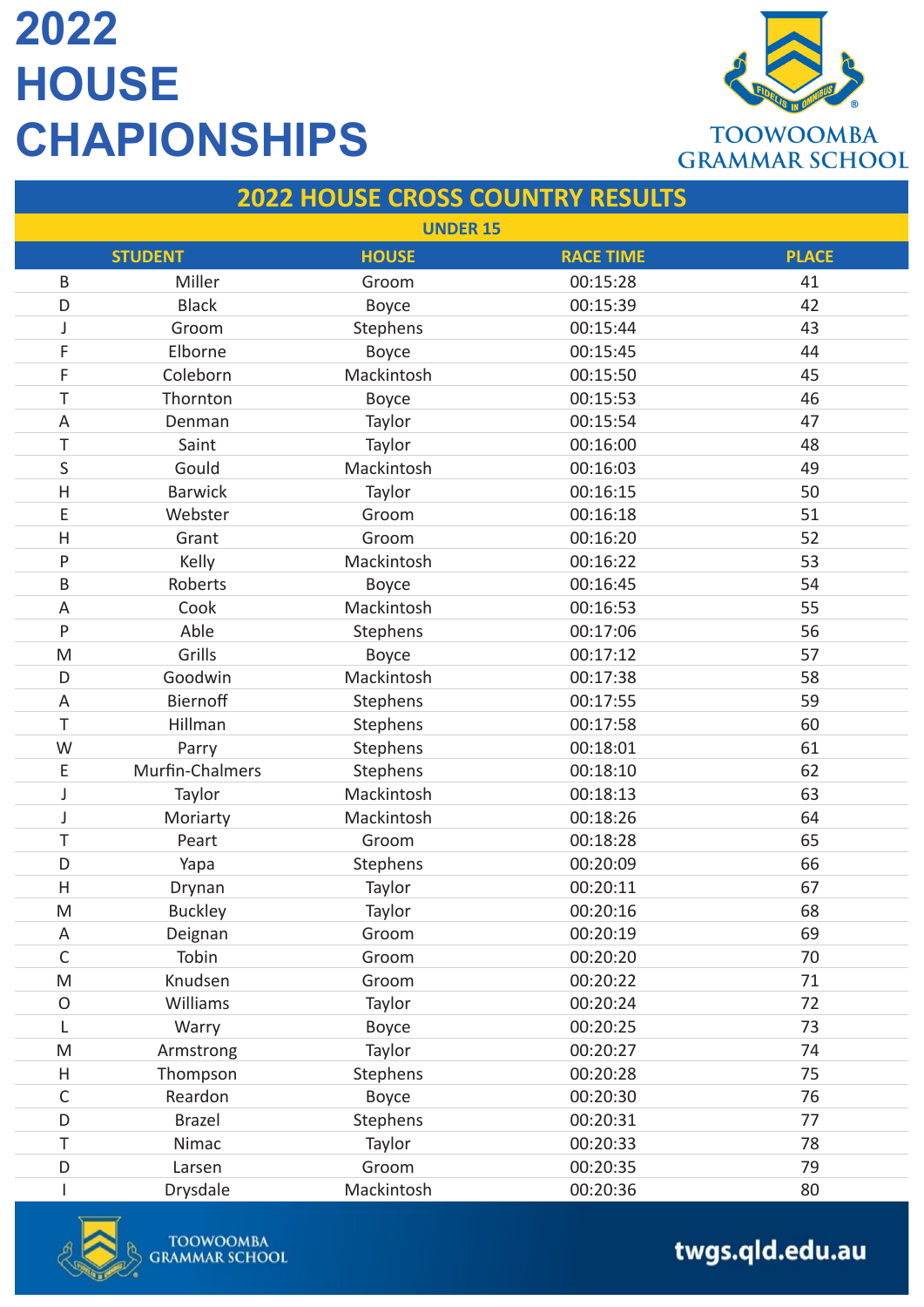

#### **2022 HOUSE CROSS COUNTRY RESULTS**

|                | <b>UNDER 15</b>  |              |                  |              |  |
|----------------|------------------|--------------|------------------|--------------|--|
|                | <b>STUDENT</b>   | <b>HOUSE</b> | <b>RACE TIME</b> | <b>PLACE</b> |  |
| T              | Deignan          | Groom        | 00:20:37         | 81           |  |
| A              | <b>Beckwith</b>  | Boyce        | 00:20:40         | 82           |  |
| $\circ$        | Weier            | Stephens     | 00:20:41         | 83           |  |
| К              | Coventry         | Stephens     | 00:20:42         | 84           |  |
| ${\sf R}$      | Ziesemer         | <b>Boyce</b> | 00:20:43         | 85           |  |
| T              | Robinson         | Groom        | 00:20:44         | 86           |  |
| P              | <b>Bierhoff</b>  | Stephens     | 00:21:03         | 87           |  |
| A              | Campbell         | <b>Boyce</b> | 00:21:06         | 88           |  |
| L              | Clementson       | Mackintosh   | 00:21:08         | 89           |  |
| W              | Kelly            | Stephens     | 00:21:19         | 90           |  |
| W              | Slack-Smith      | Taylor       | 00:21:22         | 91           |  |
| H              | Haig             | Mackintosh   | 00:21:35         | 92           |  |
| ${\sf R}$      | McKay            | Mackintosh   | 00:21:40         | 93           |  |
| ${\sf R}$      | <b>Bredhauer</b> | Groom        | 00:21:42         | 94           |  |
| J              | Fitzgerald       | Groom        | 00:21:43         | 95           |  |
| ${\sf R}$      | <b>King</b>      | Groom        | 00:22:51         | 96           |  |
| F              | Reardon          | Stephens     | 00:22:54         | 97           |  |
| T              | Betts-Jackson    | Groom        | 00:22:55         | 98           |  |
| Α              | Collins          | Groom        | 00:22:57         | 99           |  |
| $\mathsf{C}$   | Murphy           | Groom        | 00:23:00         | 100          |  |
| К              | Petersen         | <b>Boyce</b> | 00:23:25         | 101          |  |
| J              | Leslie           | Taylor       | 00:26:08         | 102          |  |
| $\overline{A}$ | Sands            | Stephens     | 00:28:54         | 103          |  |

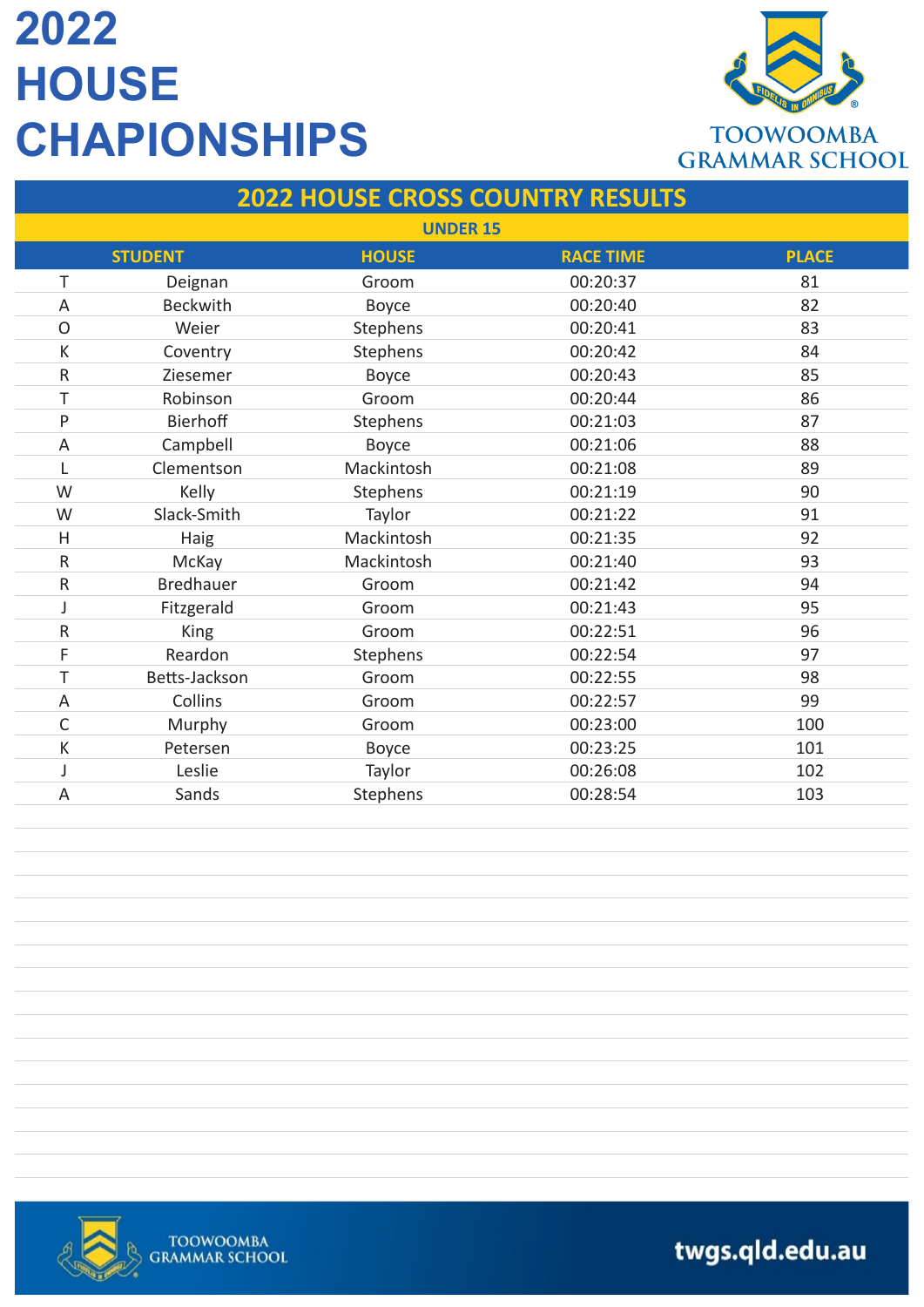

#### **2022 HOUSE CROSS COUNTRY RESULTS**

| <b>UNDER 16</b>           |                |              |                  |                |
|---------------------------|----------------|--------------|------------------|----------------|
|                           | <b>STUDENT</b> | <b>HOUSE</b> | <b>RACE TIME</b> | <b>PLACE</b>   |
| C                         | Randall        | Taylor       | 00:13:30         | $\mathbf{1}$   |
| S                         | Geu            | Boyce        | 00:14:36         | $\overline{2}$ |
| J                         | Zahra          | Mackintosh   | 00:15:01         | 3              |
| C                         | McCosker       | Mackintosh   | 00:15:13         | 4              |
| T                         | Saal           | Groom        | 00:15:34         | 5              |
| T                         | Doherty        | Groom        | 00:16:49         | 6              |
| M                         | Garrels        | Boyce        | 00:16:51         | 7              |
| M                         | Pese           | Taylor       | 00:16:54         | 8              |
| L                         | Silver         | Boyce        | 00:17:11         | 9              |
| J                         | Sippel         | Stephens     | 00:17:13         | 10             |
| J                         | Nugent         | <b>Boyce</b> | 00:17:14         | 11             |
| H                         | Pratt          | Stephens     | 00:17:21         | 12             |
| L                         | Elder          | Groom        | 00:17:29         | 13             |
| $\mathsf A$               | Callcott       | Stephens     | 00:17:31         | 14             |
| $\mathsf B$               | <b>Burgess</b> | Mackintosh   | 00:17:34         | 15             |
| I                         | <b>Barac</b>   | Stephens     | 00:17:35         | 16             |
| A                         | Cass           | Taylor       | 00:17:38         | 17             |
| $\mathsf A$               | <b>Black</b>   | Stephens     | 00:17:43         | 18             |
| J                         | Moffitt        | Groom        | 00:17:48         | 19             |
| $\mathsf A$               | Shelton        | Mackintosh   | 00:17:50         | 20             |
| J                         | White          | Mackintosh   | 00:17:53         | 21             |
| К                         | Mohan          | Mackintosh   | 00:17:53         | 22             |
| W                         | Flegler        | Mackintosh   | 00:17:57         | 23             |
| S                         | Samarawickrama | Stephens     | 00:18:01         | 24             |
| M                         | Hay            | Taylor       | 00:18:04         | 25             |
| W                         | Smith          | Groom        | 00:18:08         | 26             |
| S                         | Spencer        | Taylor       | 00:18:15         | 27             |
| K                         | Oats           | Taylor       | 00:18:24         | 28             |
| T                         | Scutt          | Mackintosh   | 00:18:33         | 29             |
| $\boldsymbol{\mathsf{H}}$ | McMaster       | Stephens     | 00:18:35         | 30             |
| Τ                         | Bailey         | Mackintosh   | 00:18:37         | 31             |
| T                         | Ngorima        | Groom        | 00:18:46         | 32             |
| A                         | McKay          | Taylor       | 00:19:14         | 33             |
| W                         | Forrest        | Stephens     | 00:19:15         | 34             |
| D                         | McInnerney     | Mackintosh   | 00:19:25         | 35             |
| J                         | Cameron        | Stephens     | 00:19:32         | 36             |
| H                         | Paton          | Stephens     | 00:19:35         | 37             |
| J                         | Elms           | Taylor       | 00:19:40         | 38             |
| J                         | Gray           | Taylor       | 00:19:41         | 39             |
| S                         | McLennan       | Stephens     | 00:19:58         | 40             |

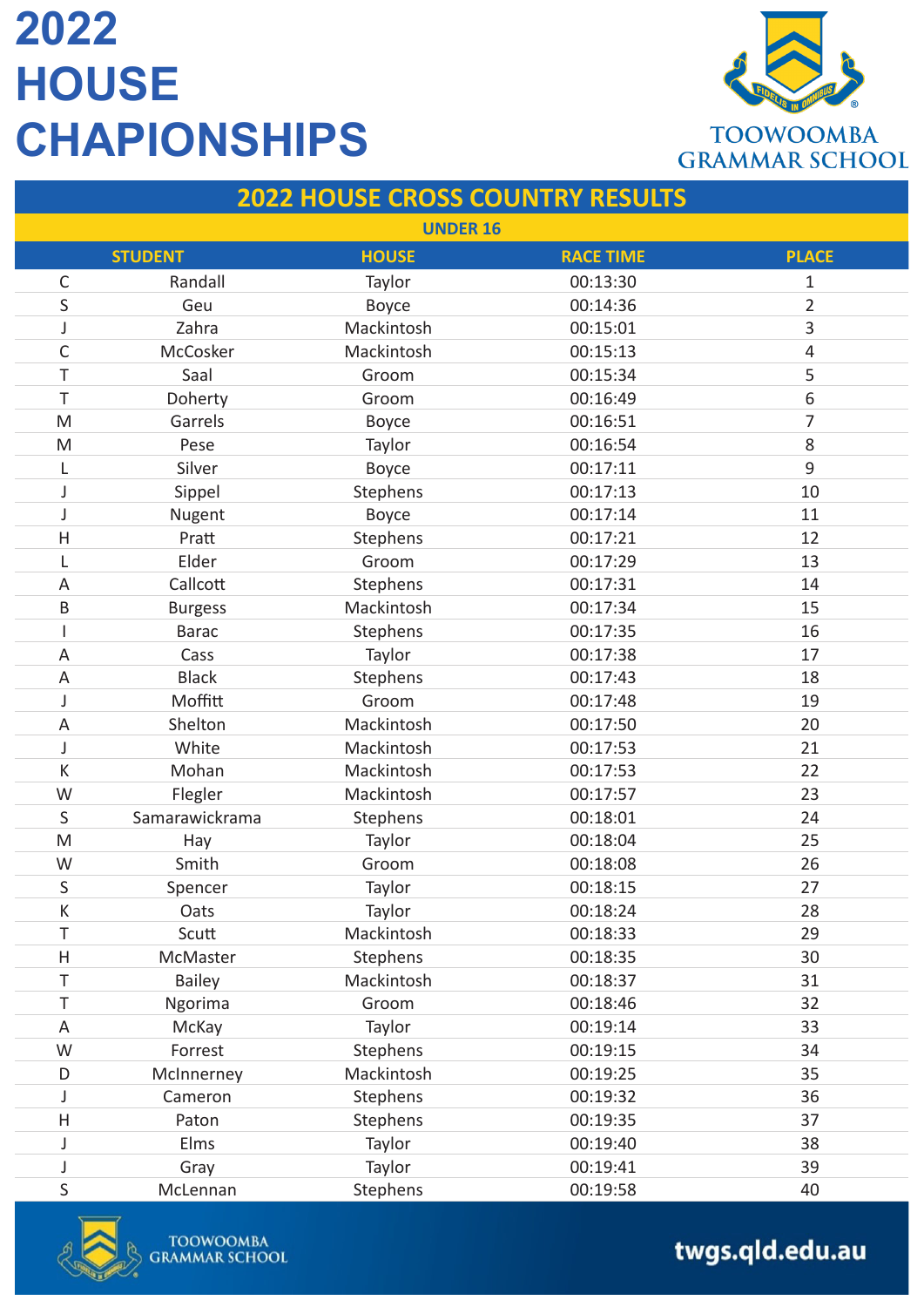

#### **2022 HOUSE CROSS COUNTRY RESULTS**

| <b>UNDER 16</b> |                   |              |                  |              |
|-----------------|-------------------|--------------|------------------|--------------|
|                 | <b>STUDENT</b>    | <b>HOUSE</b> | <b>RACE TIME</b> | <b>PLACE</b> |
| Η               | Lester            | Stephens     | 00:19:59         | 41           |
| $\mathsf{H}$    | Yusaf             | Mackintosh   | 00:20:13         | 42           |
| W               | Salter            | Stephens     | 00:20:15         | 43           |
| $\mathsf{O}$    | Donaldson         | Stephens     | 00:20:18         | 44           |
| $\mathsf{H}$    | Lynch             | <b>Boyce</b> | 00:20:19         | 45           |
| T               | Bayntun           | Taylor       | 00:20:22         | 46           |
| G               | Swanson           | Taylor       | 00:20:24         | 47           |
| J               | Onley             | Groom        | 00:20:26         | 48           |
| $\mathsf C$     | Winter            | Mackintosh   | 00:20:28         | 49           |
| F               | Loane             | Stephens     | 00:20:28         | 50           |
| A               | Ziesemer          | <b>Boyce</b> | 00:20:29         | 51           |
| $\mathsf{O}$    | Innes             | Taylor       | 00:20:31         | 52           |
| А               | Creighton         | Mackintosh   | 00:20:32         | 53           |
| B               | <b>Morris</b>     | Groom        | 00:20:37         | 54           |
| Ζ               | Gentry            | <b>Boyce</b> | 00:20:38         | 55           |
| I               | Taylor            | Taylor       | 00:20:40         | 56           |
| К               | Richardson        | <b>Boyce</b> | 00:20:42         | 57           |
| W               | Sanderson         | Taylor       | 00:20:47         | 58           |
| A               | Nelbin            | <b>Boyce</b> | 00:20:49         | 59           |
| B               | Johnston          | Mackintosh   | 00:20:53         | 60           |
| C               | Webster           | Taylor       | 00:20:58         | 61           |
| T               | Whitcombe         | Mackintosh   | 00:20:58         | 62           |
| Α               | Huie              | Stephens     | 00:21:03         | 63           |
| E               | Layton            | Mackintosh   | 00:21:04         | 64           |
| $\overline{A}$  | Walker            | Groom        | 00:21:06         | 65           |
| W               | McDonald          | Groom        | 00:21:07         | 66           |
| S               | Officer           | Stephens     | 00:21:08         | 67           |
| E               | <b>Brooks</b>     | Taylor       | 00:21:11         | 68           |
| T               | Charles           | Taylor       | 00:21:12         | 69           |
| B               | Silvester         | Groom        | 00:21:13         | 70           |
| P               | Nolan             | Mackintosh   | 00:21:14         | 71           |
| G               | Goddard           | Stephens     | 00:21:23         | 72           |
| P               | Neilson           | Boyce        | 00:21:30         | 73           |
| $\mathsf C$     | Cameron           | Stephens     | 00:21:37         | 74           |
| A               | Simon             | Groom        | 00:21:44         | 75           |
| G               | Malhotra          | Stephens     | 00:21:45         | 76           |
| D               | <b>Baker</b>      | Groom        | 00:21:46         | 77           |
| D               | <b>Bronkhurst</b> | Mackintosh   | 00:21:48         | 78           |
| D               | Goldman           | Boyce        | 00:21:49         | 79           |
| $\mathsf A$     | Rahman            | Stephens     | 00:21:51         | 80           |

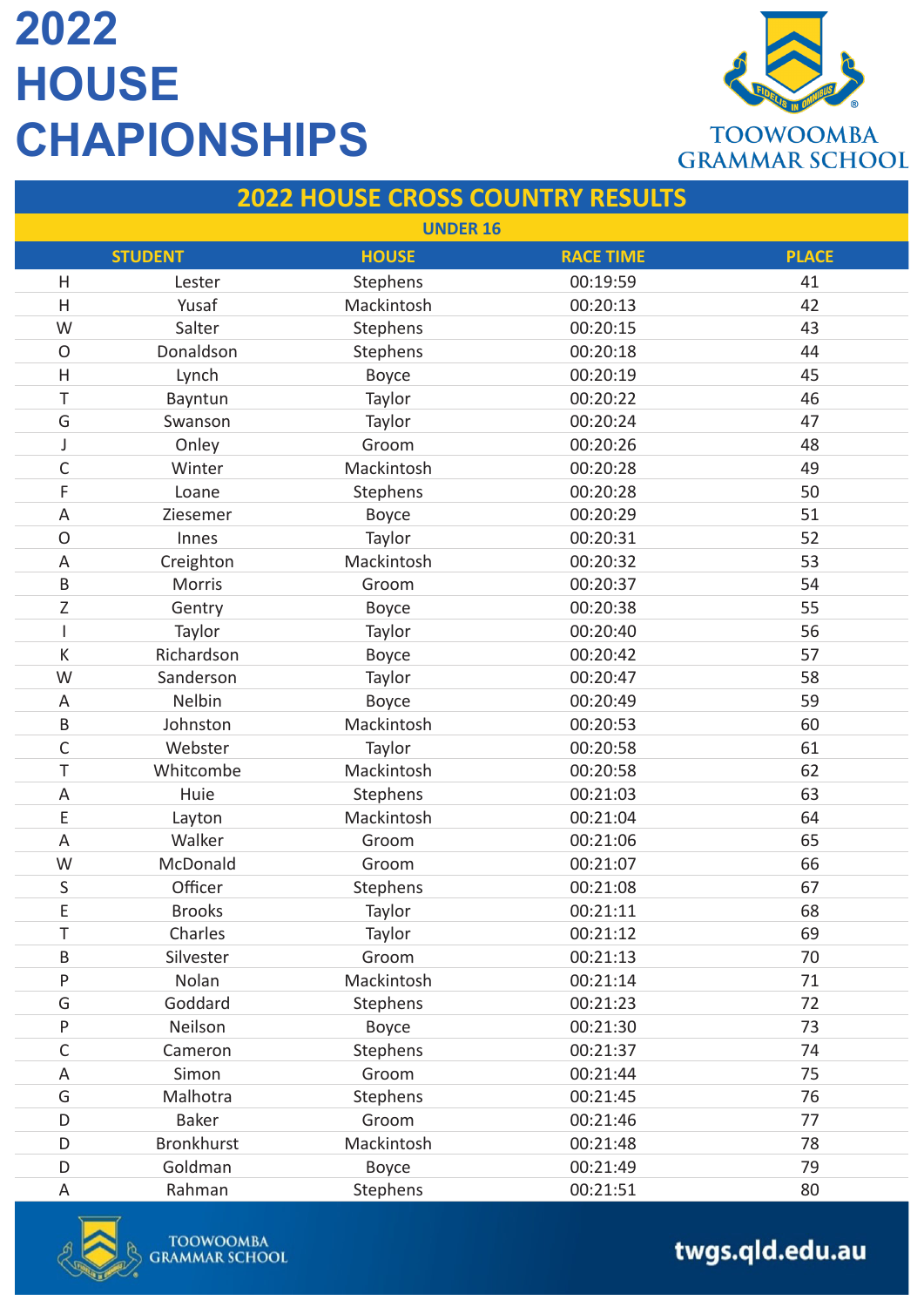

### **2022 HOUSE CROSS COUNTRY RESULTS**

| <b>UNDER 16</b> |                |              |                  |              |
|-----------------|----------------|--------------|------------------|--------------|
|                 | <b>STUDENT</b> | <b>HOUSE</b> | <b>RACE TIME</b> | <b>PLACE</b> |
|                 | Constable      | Taylor       | 00:21:55         | 81           |
| M               | Durkin         | Taylor       | 00:22:00         | 82           |
| W               | Englund        | Boyce        | 00:22:18         | 83           |
| M               | Wise           | Mackintosh   | 00:22:25         | 84           |
| M               | Lancaster      | Groom        | 00:22:29         | 85           |
| W               | Beeton         | Boyce        | 00:22:31         | 86           |
| $\circ$         | <b>Burey</b>   | Taylor       | 00:22:39         | 87           |
| Υ               | Taylor         | Taylor       | 00:22:40         | 88           |
| A               | <b>Buckley</b> | Groom        | 00:22:42         | 89           |
| ${\sf R}$       | Lavercombe     | Mackintosh   | 00:22:46         | 90           |
| W               | Anderson       | Taylor       | 00:22:47         | 91           |
| T               | Hess           | Taylor       | 00:22:48         | 92           |
| $\mathsf{N}$    | <b>Baulch</b>  | Groom        | 00:22:58         | 93           |
| $\sf S$         | Crocker        | Groom        | 00:23:00         | 94           |
| S               | Aanan          | Groom        | 00:23:02         | 95           |
| W               | Searle         | Mackintosh   | 00:23:11         | 96           |
| F               | Skewes         | Groom        | 00:23:12         | 97           |
| К               | Goodger        | Groom        | 00:23:17         | 98           |
| T               | Fawckner       | Groom        | 00:23:22         | 99           |
| B               | Mansfield      | Boyce        | 00:23:25         | 100          |
| $\mathsf{N}$    | Tembo          | Mackintosh   | 00:23:28         | 101          |
| B               | Mpofu          | Mackintosh   | 00:23:30         | 102          |
| M               | Hill           | Taylor       | 00:24:14         | 103          |
| E               | Kruger         | Mackintosh   | 00:24:17         | 104          |
| ${\sf R}$       | O'Leary        | Boyce        | 00:24:18         | 105          |
| L               | Doran          | Stephens     | 00:24:20         | 106          |
| M               | Anderson       | Stephens     | 00:25:10         | 107          |
| ${\sf N}$       | Stone          | Mackintosh   | 00:25:12         | 108          |
| L               | Gordon         | Mackintosh   | 00:25:14         | 109          |
| M               | Cook           | Mackintosh   | 00:25:16         | 110          |
| Η               | Campbell       | Boyce        | 00:25:17         | 111          |
| L               | Finlay         | Stephens     | 00:25:28         | 112          |
| ${\sf R}$       | Lynch          | Mackintosh   | 00:25:53         | 113          |
| L               | Hawkins        | Mackintosh   | 00:25:54         | 114          |
| A               | Chicalas       | Taylor       | 00:26:34         | 115          |
| H               | Marsden        | Taylor       | 00:26:35         | 116          |
| M               | Thomson        | Stephens     | 00:26:47         | 117          |
| T               | Fenwick        | Mackintosh   | 00:27:47         | 118          |
| W               | Kath           | Taylor       | 00:28:36         | 119          |
| $\mathsf C$     | Tomlinson      | Boyce        | 00:28:37         | 120          |

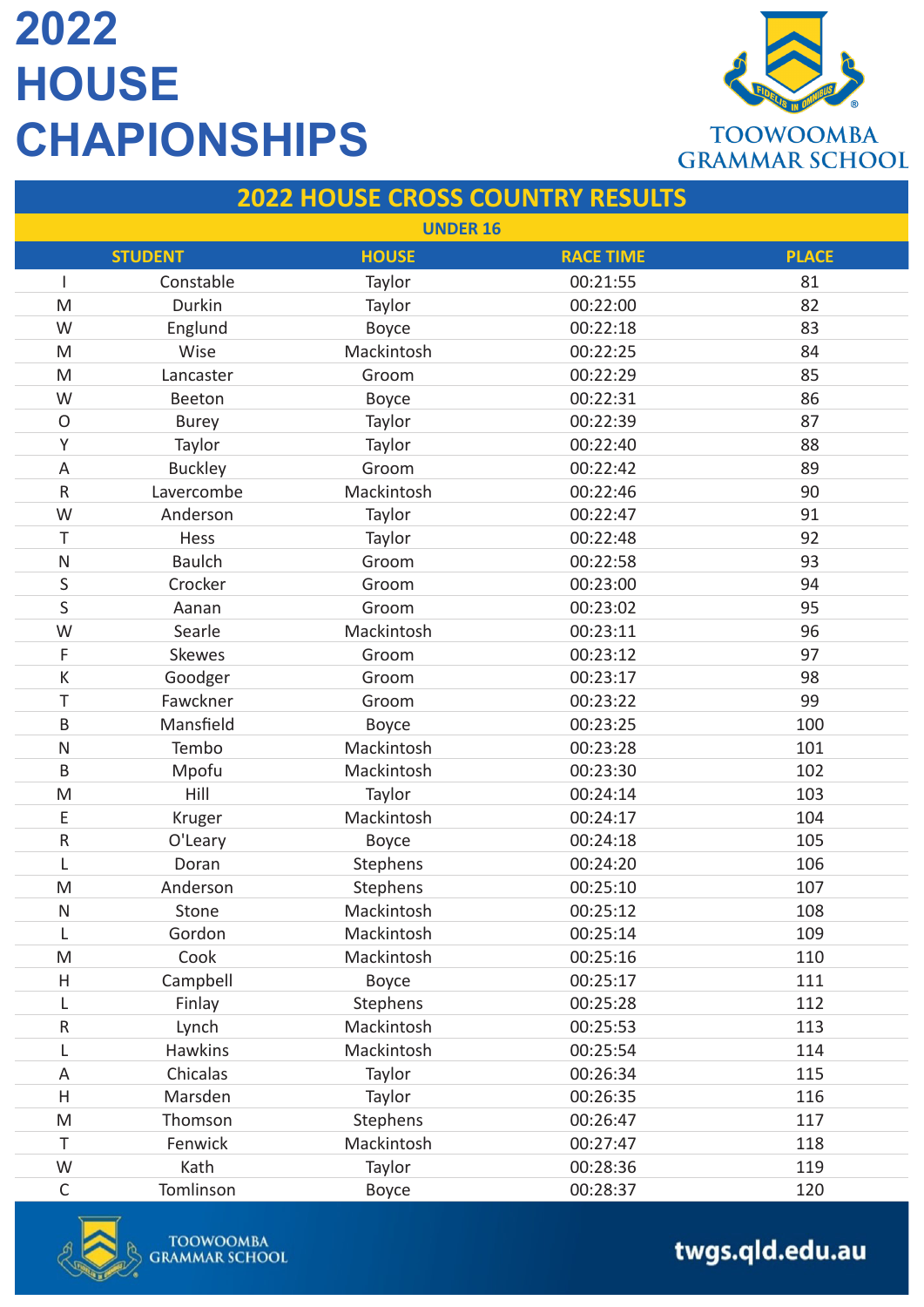

|                 |                |                                         |                  | <b>UKANINAR SUNUUL</b> |  |  |
|-----------------|----------------|-----------------------------------------|------------------|------------------------|--|--|
|                 |                | <b>2022 HOUSE CROSS COUNTRY RESULTS</b> |                  |                        |  |  |
| <b>UNDER 16</b> |                |                                         |                  |                        |  |  |
|                 | <b>STUDENT</b> | <b>HOUSE</b>                            | <b>RACE TIME</b> | <b>PLACE</b>           |  |  |
| $\mathsf{N}$    | Clulow         | Mackintosh                              | 00:28:41         | 121                    |  |  |
| ${\sf R}$       | Munn           | Groom                                   | 00:29:19         | 122                    |  |  |
| F               | Irwin          | Stephens                                | 00:29:22         | 123                    |  |  |
| J               | Hoepper        | Stephens                                | 00:29:41         | 124                    |  |  |
|                 |                |                                         |                  |                        |  |  |
|                 |                |                                         |                  |                        |  |  |
|                 |                |                                         |                  |                        |  |  |
|                 |                |                                         |                  |                        |  |  |
|                 |                |                                         |                  |                        |  |  |
|                 |                |                                         |                  |                        |  |  |
|                 |                |                                         |                  |                        |  |  |
|                 |                |                                         |                  |                        |  |  |
|                 |                |                                         |                  |                        |  |  |
|                 |                |                                         |                  |                        |  |  |
|                 |                |                                         |                  |                        |  |  |
|                 |                |                                         |                  |                        |  |  |
|                 |                |                                         |                  |                        |  |  |
|                 |                |                                         |                  |                        |  |  |
|                 |                |                                         |                  |                        |  |  |
|                 |                |                                         |                  |                        |  |  |
|                 |                |                                         |                  |                        |  |  |
|                 |                |                                         |                  |                        |  |  |
|                 |                |                                         |                  |                        |  |  |
|                 |                |                                         |                  |                        |  |  |
|                 |                |                                         |                  |                        |  |  |
|                 |                |                                         |                  |                        |  |  |
|                 |                |                                         |                  |                        |  |  |
|                 |                |                                         |                  |                        |  |  |
|                 |                |                                         |                  |                        |  |  |
|                 |                |                                         |                  |                        |  |  |
|                 |                |                                         |                  |                        |  |  |
|                 |                |                                         |                  |                        |  |  |
|                 |                |                                         |                  |                        |  |  |
|                 |                |                                         |                  |                        |  |  |
|                 |                |                                         |                  |                        |  |  |
|                 |                |                                         |                  |                        |  |  |
|                 |                |                                         |                  |                        |  |  |
|                 |                |                                         |                  |                        |  |  |



TOOWOOMBA<br>GRAMMAR SCHOOL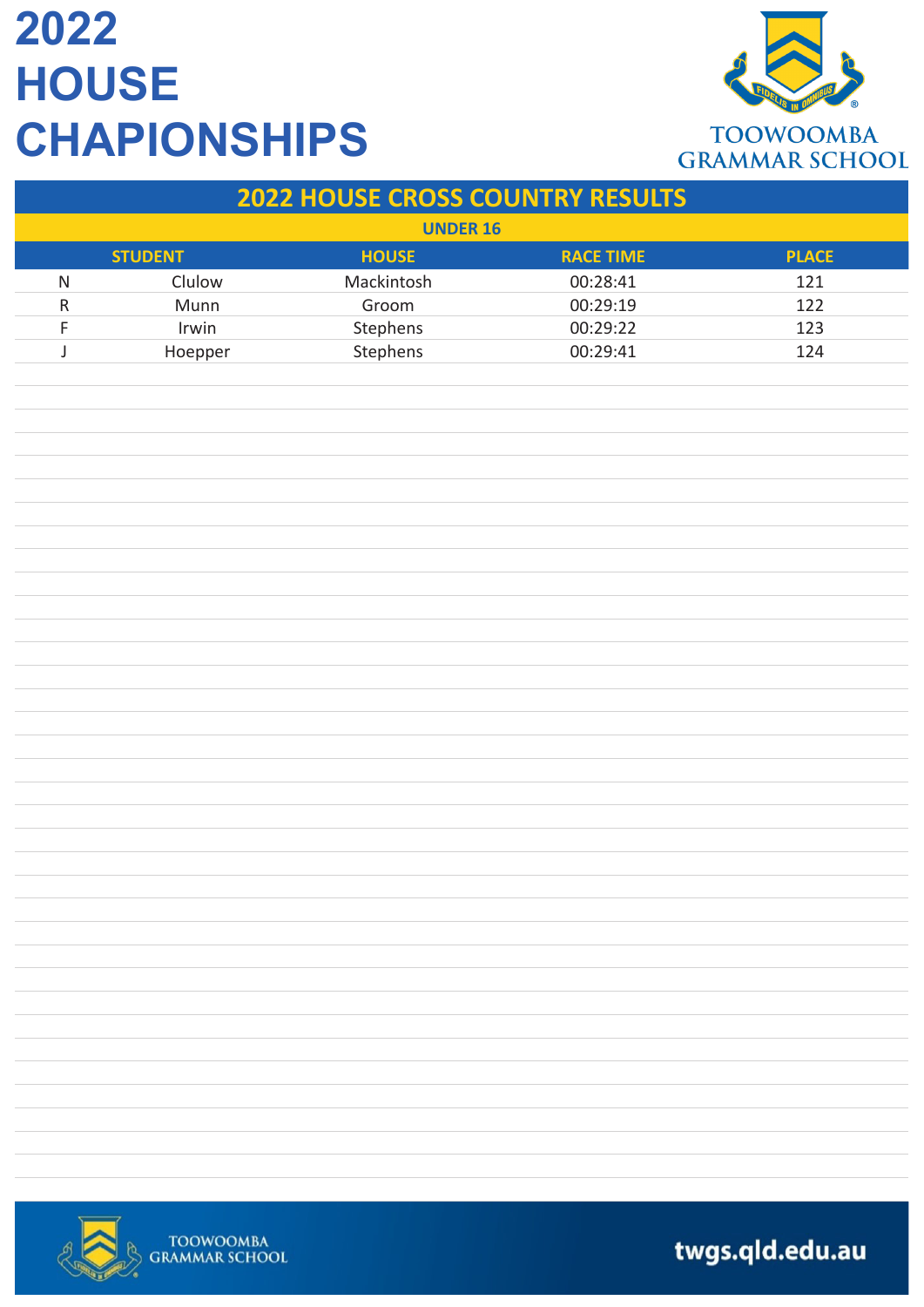

| <b>2022 HOUSE CROSS COUNTRY RESULTS</b> |                |              |                  |                |
|-----------------------------------------|----------------|--------------|------------------|----------------|
|                                         |                | <b>OPEN</b>  |                  |                |
|                                         | <b>STUDENT</b> | <b>HOUSE</b> | <b>RACE TIME</b> | <b>PLACE</b>   |
| S                                       | Gladwin        | Groom        | 00:13:13         | 1              |
|                                         | O'Shea         | Stephens     | 00:14:10         | $\overline{2}$ |
| J                                       | Darlington     | Stephens     | 00:14:50         | 3              |
| B                                       | Anderson       | <b>Boyce</b> | 00:15:16         | 4              |
|                                         | <b>Browett</b> | Taylor       | 00:15:46         | 5              |
| Α                                       | Clews          | Stephens     | 00:15:54         | 6              |
| P                                       | Crothers       | Taylor       | 00:15:56         | 7              |
| F                                       | Murphy         | Groom        | 00:16:13         | 8              |
| W                                       | Nason          | Mackintosh   | 00:16:18         | 9              |
| T                                       | Dwyer          | Boyce        | 00:16:20         | 10             |
| E                                       | Statham        | Taylor       | 00:16:39         | 11             |
| C                                       | Liddiard       | Boyce        | 00:16:46         | 12             |
| B                                       | <b>Briese</b>  | Boyce        | 00:16:51         | 13             |
| O                                       | Reed           | Stephens     | 00:16:52         | 14             |
| ${\sf R}$                               | Zimbwa         | Mackintosh   | 00:16:53         | 15             |
|                                         | Watts          | Stephens     | 00:16:56         | 16             |
| J                                       | Healy          | Groom        | 00:16:59         | 17             |
| C                                       | Horn           | Stephens     | 00:17:00         | 18             |
| $\overline{\mathsf{H}}$                 | Chappel        | Taylor       | 00:17:01         | 19             |
| G                                       | Morgan         | Groom        | 00:17:04         | 20             |
| C                                       | Wockner        | Mackintosh   | 00:17:05         | 21             |
| S                                       | Radford        | Stephens     | 00:17:12         | 22             |
| A                                       | Cory           | Stephens     | 00:17:13         | 23             |
| A                                       | Lord           | Taylor       | 00:17:18         | 24             |
| C                                       | Sheahan        | Groom        | 00:17:20         | 25             |
| R                                       | Schutz         | Mackintosh   | 00:17:25         | 26             |
| R.                                      | <b>Bayles</b>  | Boyce        | 00:17:28         | 27             |
|                                         | Brownlie       | Stephens     | 00:17:34         | 28             |
| E                                       | <b>Mullins</b> | Mackintosh   | 00:17:35         | 29             |
| Η                                       | Pollock        | Boyce        | 00:17:37         | 30             |
| Ζ                                       | Pherous        | Mackintosh   | 00:17:52         | 31             |
| G                                       | Birchley       | Taylor       | 00:18:05         | 32             |
| Υ                                       | Bou-Samra      | Groom        | 00:18:13         | 33             |
| Τ                                       | Green          | Stephens     | 00:18:14         | 34             |
| B                                       | <b>Hawkins</b> | Mackintosh   | 00:18:16         | 35             |
|                                         | Austin         | Mackintosh   | 00:18:23         | 36             |
| Η                                       | Tate           | Mackintosh   | 00:18:25         | 37             |
| Τ                                       | Walker         | Mackintosh   | 00:18:26         | 38             |
| $\sf S$                                 | McGrath        | Groom        | 00:18:28         | 39             |
| P                                       | Ostwald        | Groom        | 00:18:30         | 40             |

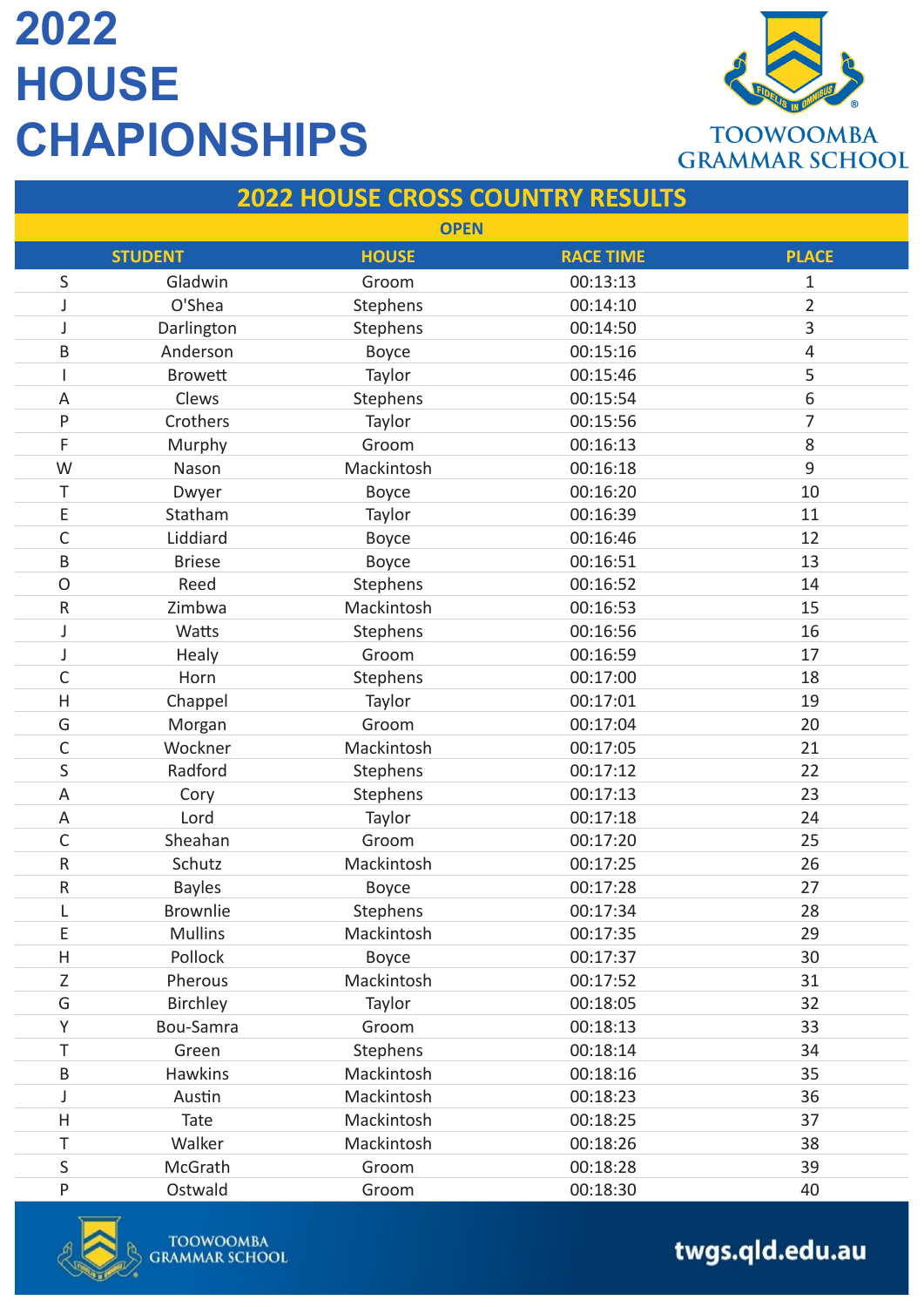

#### **2022 HOUSE CROSS COUNTRY RESULTS OPEN STUDENT HOUSE RACE TIME PLACE** S Hoffensetz Taylor 100:18:31 41 N Saal Taylor 00:18:33 42 T Austin Groom 00:18:35 43 F Tepa Haleti Taylor 00:18:45 44 M Szeto Groom 00:18:49 45 H Ward Mackintosh 00:18:50 46 C Rogers Taylor 700:18:52 47 G Griffiths Groom 00:18:53 48 B Brennan Groom 00:18:55 49 T Schutt Groom 00:18:58 50 J Brocherie Taylor 00:19:09 51 A 1ngold Groom 00:19:11 52 B 57 Smith Groom 00:19:15 W Kruger Mackintosh 00:19:16 54 S Unite Mackintosh 00:19:19 55 Z Lane Boyce 00:19:21 56 P 37 Jacob 37 H Sheath Groom 00:19:24 58 C Hay Boyce 00:19:25 59 L Vaughan Groom 00:19:27 60 L Parish Boyce 00:19:28 61 A Picker Taylor D0:19:29 62 D Schmidt Groom 00:19:36 63 I French Groom 00:19:37 64 O Layton Mackintosh 00:19:38 65 I Burke Boyce 00:19:52 66 R Vermeulen Mackintosh 00:19:55 67 F Brannelly **Taylor** COO:20:05 68 S Walker Taylor 00:20:16 69 A 1991 Maclean Maclean Groom 00:20:20 70 A Arok Mackintosh 00:20:25 71 M Price Stephens 00:20:28 72 S Cook Boyce 00:20:30 73 M Holt Mackintosh 00:20:34 74 T Savill Boyce 00:20:35 75 S Goldthorpe Stephens 00:20:37 56 D Grant Stephens 00:20:38 77 R Dean Stephens 00:20:47 78 C Quinn Mackintosh 00:20:55 79

K McLoughlin Boyce 00:21:04 80

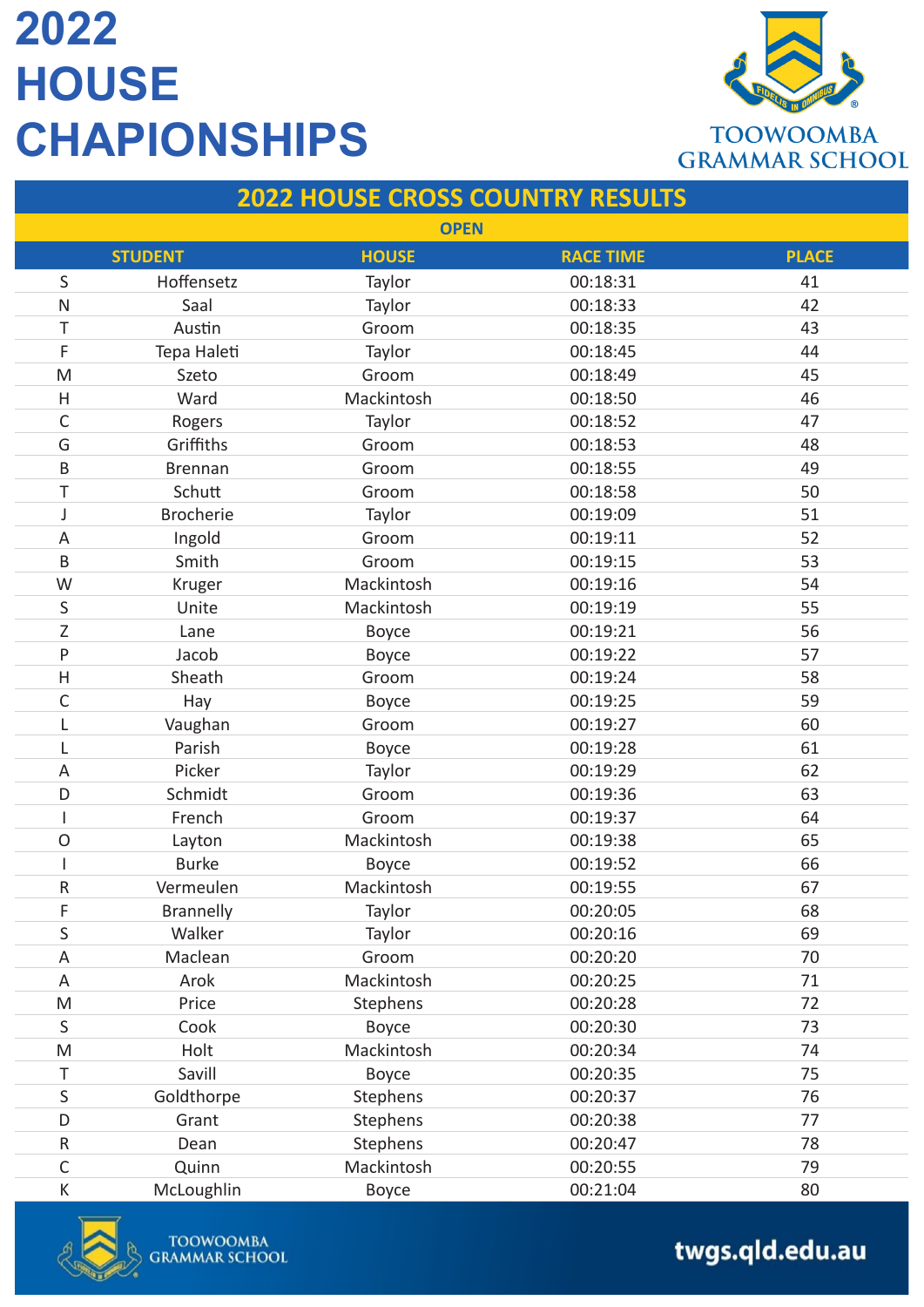

| <b>2022 HOUSE CROSS COUNTRY RESULTS</b> |                |              |                  |              |
|-----------------------------------------|----------------|--------------|------------------|--------------|
| <b>OPEN</b>                             |                |              |                  |              |
|                                         | <b>STUDENT</b> | <b>HOUSE</b> | <b>RACE TIME</b> | <b>PLACE</b> |
| $\mathsf C$                             | Apel           | Taylor       | 00:21:18         | 81           |
| S                                       | Lyons          | Mackintosh   | 00:21:45         | 82           |
| C                                       | Galvin         | Groom        | 00:21:46         | 83           |
|                                         | Ryan           | Boyce        | 00:21:48         | 84           |
| W                                       | Higgins        | Stephens     | 00:21:52         | 85           |
| $\mathsf{C}$                            | Francis        | Taylor       | 00:21:55         | 86           |
| W                                       | Titterton      | Stephens     | 00:21:56         | 87           |
| G                                       | Schubert       | Mackintosh   | 00:21:57         | 88           |
| S                                       | Milner         | Mackintosh   | 00:21:58         | 89           |
| R                                       | Khan           | Boyce        | 00:21:59         | 90           |
| ${\sf R}$                               | Brimblecombe   | Taylor       | 00:22:01         | 91           |
| H                                       | Ford           | Mackintosh   | 00:22:02         | 92           |
| J                                       | Mann           | Stephens     | 00:22:04         | 93           |
| F                                       | Hill           | Stephens     | 00:22:14         | 94           |
| W                                       | Tinkler        | Boyce        | 00:22:15         | 95           |
|                                         | Lansbury       | Boyce        | 00:22:17         | 96           |
| ${\sf N}$                               | Smith          | Boyce        | 00:22:18         | 97           |
| H                                       | Fortune        | Groom        | 00:22:29         | 98           |
| Z                                       | Taylor         | Taylor       | 00:22:42         | 99           |
| B                                       | Farrington     | Boyce        | 00:22:46         | 100          |
| A <sub>S</sub>                          | Madan          | Mackintosh   | 00:22:48         | 101          |
| N                                       | <b>Brown</b>   | Taylor       | 00:22:50         | 102          |
| $\mathsf{R}$                            | Murphy         | Stephens     | 00:22:54         | 103          |
| B                                       | Hillman        | Stephens     | 00:22:56         | 104          |
| J                                       | Watson         | Groom        | 00:22:59         | 105          |
| Τ                                       | Dixon          | Taylor       | 00:23:00         | 106          |
| H                                       | Graham         | Mackintosh   | 00:23:04         | 107          |
|                                         | Pascoe         | Groom        | 00:23:08         | 108          |
| W                                       | <b>Byrne</b>   | Stephens     | 00:23:10         | 109          |
| ${\sf N}$                               | O'Sullivan     | Boyce        | 00:23:15         | 110          |
| W                                       | Stunden        | Taylor       | 00:23:26         | 111          |
| W                                       | Newcomen       | Taylor       | 00:23:31         | 112          |
| $\mathsf C$                             | Chappel        | Taylor       | 00:23:39         | 113          |
| Τ                                       | <b>Bragg</b>   | Boyce        | 00:23:42         | 114          |
| $\mathsf S$                             | Shannon        | Mackintosh   | 00:23:44         | 115          |
| W                                       | Savill         | Boyce        | 00:23:45         | 116          |
| H                                       | Innes          | Taylor       | 00:23:48         | 117          |
| G                                       | Donaldson      | Stephens     | 00:23:54         | 118          |
| Н                                       | Loughnan       | Taylor       | 00:24:12         | 119          |
| $\mathsf C$                             | <b>Black</b>   | Stephens     | 00:24:17         | 120          |

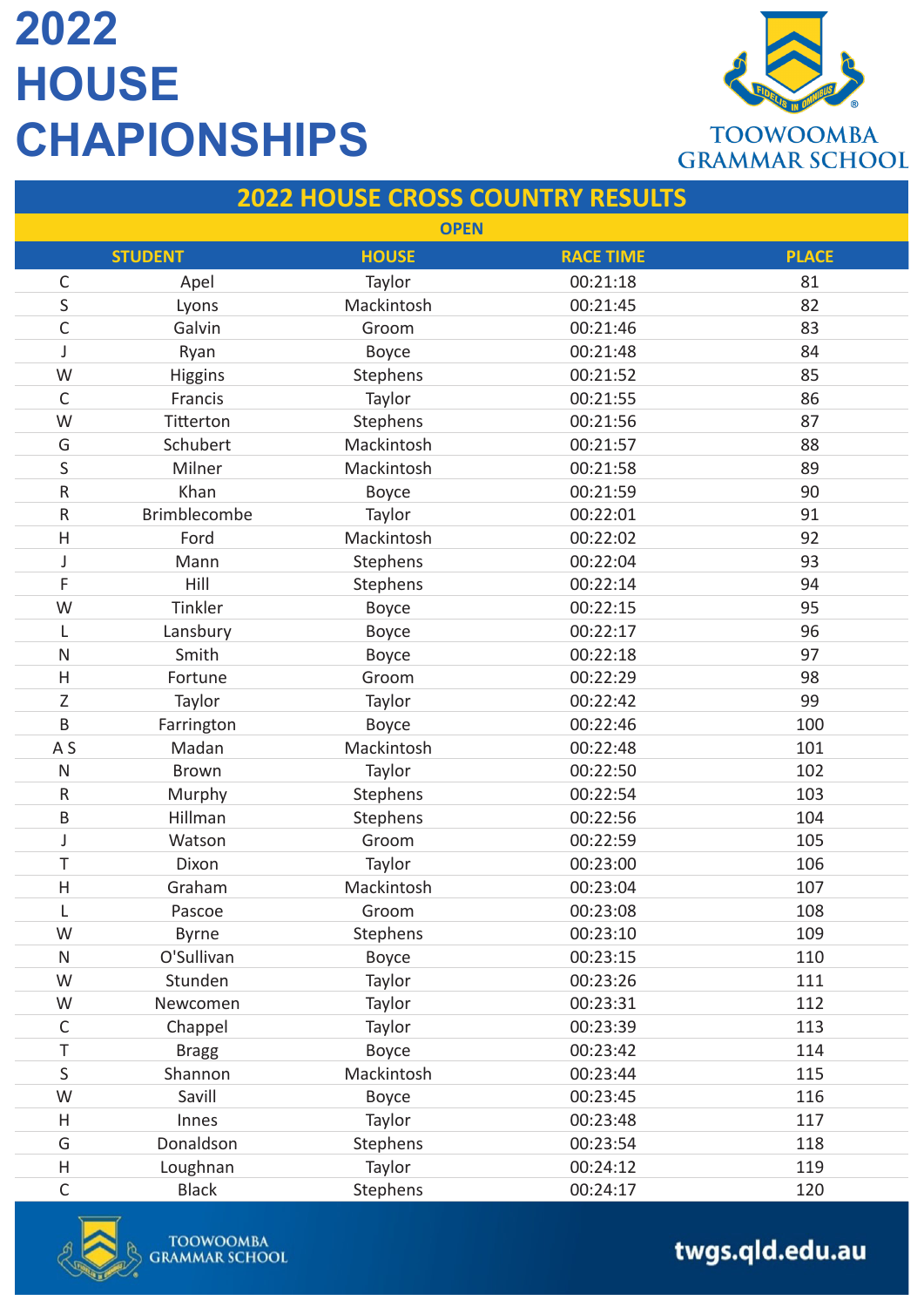

| <b>2022 HOUSE CROSS COUNTRY RESULTS</b> |                |              |                  |              |
|-----------------------------------------|----------------|--------------|------------------|--------------|
| <b>OPEN</b>                             |                |              |                  |              |
|                                         | <b>STUDENT</b> | <b>HOUSE</b> | <b>RACE TIME</b> | <b>PLACE</b> |
| ${\sf R}$                               | Phipps         | Boyce        | 00:24:24         | 121          |
| A                                       | Curtis         | Mackintosh   | 00:24:28         | 122          |
| W                                       | Reardon        | Boyce        | 00:24:54         | 123          |
| J                                       | Cooper         | Stephens     | 00:24:56         | 124          |
| D                                       | <b>Neville</b> | Stephens     | 00:25:03         | 125          |
| S                                       | Chow           | Mackintosh   | 00:25:05         | 126          |
| B                                       | Fowler         | Stephens     | 00:25:06         | 127          |
| B                                       | Rosenberg      | Stephens     | 00:25:08         | 128          |
| M                                       | Ofati          | Stephens     | 00:25:10         | 129          |
| M                                       | Inoue          | Boyce        | 00:25:12         | 130          |
| D                                       | Hamilton       | Mackintosh   | 00:25:14         | 131          |
| Τ                                       | Keeton         | Taylor       | 00:25:15         | 132          |
| A                                       | Munchenberg    | Mackintosh   | 00:25:17         | 133          |
|                                         | Schefe         | Boyce        | 00:25:18         | 134          |
| W                                       | Underwood      | Stephens     | 00:25:20         | 135          |
| J                                       | <b>Krieg</b>   | Taylor       | 00:25:37         | 136          |
| J                                       | Harrison       | Stephens     | 00:25:38         | 137          |
| $\overline{\mathsf{H}}$                 | Lubbe          | Stephens     | 00:25:46         | 138          |
| L                                       | <b>Booth</b>   | Stephens     | 00:25:48         | 139          |
| C                                       | Aarons         | Boyce        | 00:26:00         | 140          |
| S                                       | Kirkby         | Mackintosh   | 00:26:13         | 141          |
| J                                       | Cameron        | Mackintosh   | 00:26:30         | 142          |
| W                                       | Kelly          | Boyce        | 00:26:40         | 143          |
| C                                       | Delforce       | Stephens     | 00:26:41         | 144          |
| G                                       | Maher          | Boyce        | 00:26:43         | 145          |
| N                                       | Morris         | Groom        | 00:26:44         | 146          |
| N                                       | Roach          | Boyce        | 00:27:07         | 147          |
| H                                       | Coggan         | Mackintosh   | 00:27:07         | 148          |
| D                                       | Da Silva       | Boyce        | 00:27:08         | 149          |
| J                                       | Sialau         | Groom        | 00:27:10         | 150          |
| J                                       | Sialau         | Groom        | 00:27:12         | 151          |
| S                                       | Saint          | Taylor       | 00:27:18         | 152          |
| Н                                       | Gallagher      | Mackintosh   | 00:27:45         | 153          |
| D                                       | Neal           | Stephens     | 00:27:50         | 154          |
| S                                       | Osborne        | Taylor       | 00:27:52         | 155          |
| W                                       | Street         | Boyce        | 00:27:54         | 156          |
| G                                       | Bierhoff       | Stephens     | 00:27:55         | 157          |
| C                                       | <b>Bragg</b>   | Boyce        | 00:28:06         | 158          |
| J                                       | Cobb           | Groom        | 00:28:07         | 159          |
| T                                       | Knudsen        | <b>Boyce</b> | 00:28:44         | 160          |